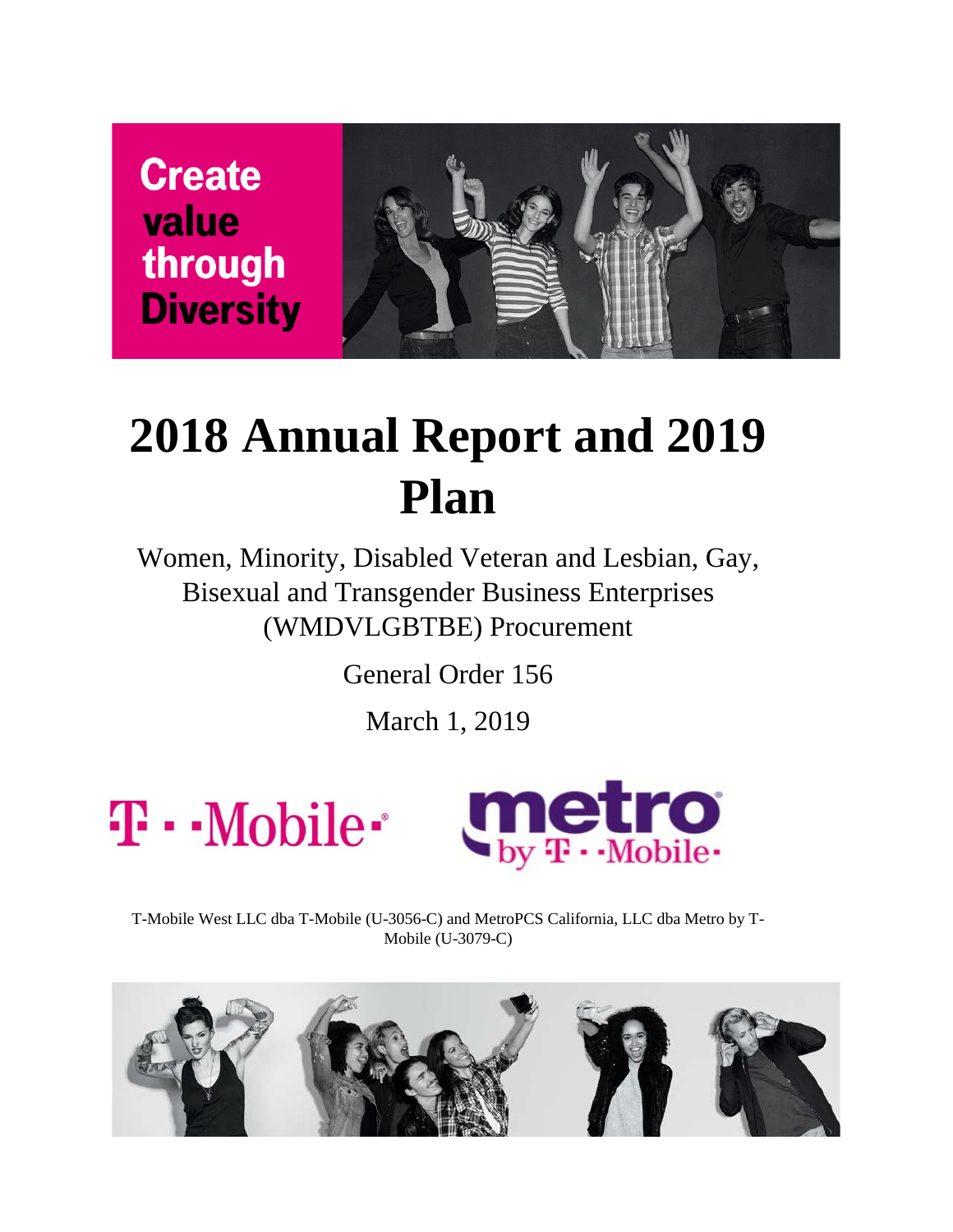# **Table of Contents**

| Progress in Meeting or Exceeding Set Goals and Explanation of Circumstances (9.1.4) 6 |  |
|---------------------------------------------------------------------------------------|--|
| Summary of Prime Contractor Utilization of WMDVLGBTBE Subcontractors (9.1.5)  6       |  |
|                                                                                       |  |
|                                                                                       |  |
|                                                                                       |  |
|                                                                                       |  |
|                                                                                       |  |
|                                                                                       |  |
|                                                                                       |  |
|                                                                                       |  |
|                                                                                       |  |
|                                                                                       |  |
|                                                                                       |  |
|                                                                                       |  |
| Summary of WMDVLGBTBE Short, Mid and Long-Term Goals (10.1.1)  11                     |  |
|                                                                                       |  |
|                                                                                       |  |

Attachments 1-6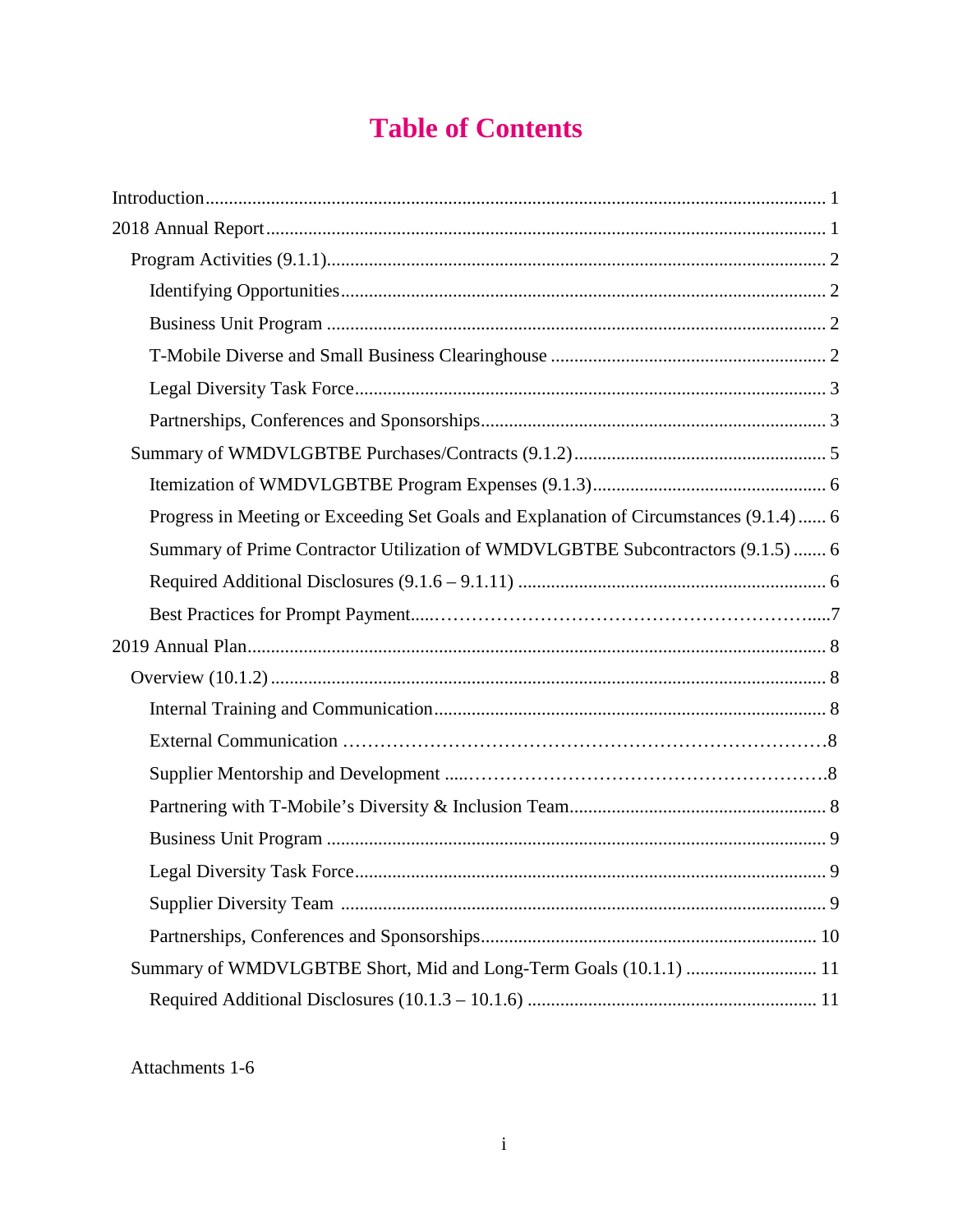# <span id="page-2-0"></span>**T-Mobile's and Metro by T-Mobile's 2018 Annual Report and 2019 Plan Submitted Per General Order 156**

### **Introduction**

T-Mobile West LLC, dba T-Mobile and MetroPCS California, LLC, dba Metro by T-Mobile <sup>[1](#page-2-2)</sup> (referred to collectively for purposes of this report as "T-Mobile") have prepared the following 2018 Annual Report and 2019 Plan (the "Report") to support the California Public Utilities Commission's and the Legislature's goals regarding the procurement of Women, Minority, Disabled Veteran, and Lesbian, Gay, Bisexual and Transgender-owned Business Enterprises ("WMDVLGBTBEs", hereinafter referred to as "Diverse Business Enterprises").

T-Mobile has made – and continues to make - significant strides with diverse procurement. Since 2011, when it first began to formally track this information, T-Mobile's diverse spend in California with certified suppliers has increased more than ten-fold, from \$69.6 million to \$740.7 million.<sup>[2](#page-2-3)</sup> In the last year alone, our diversity procurement increased by over \$84 million. We are extremely proud to report that in 2018 we exceeded the Commission's goals for Minority Business Enterprise and Women Business Enterprise procurement and increased our overall diversity procurement to 21.2%.<sup>[3](#page-2-4)</sup> We remain devoted to the concept of creating value through diversity, and are working to continue that momentum as we build our Supplier Diversity Program for 2019 and beyond.

## <span id="page-2-1"></span>**2018 Annual Report**

The following Annual Report summarizes T-Mobile's Diverse Business Enterprise-related activities for the period from January 1 through December 31, 2018. T-Mobile notes that while this Report is focused on its supplier diversity efforts in particular, we feel our growth in that area begins with our company's culture and internal commitment to diversity and inclusion.

<span id="page-2-2"></span>On September 24<sup>th</sup>, 2018 T-Mobile USA, Inc., the parent company of MetroPCS, announced a global change to its branded name from "MetroPCS" to "Metro by T-Mobile" to take effect in October 2018.

<span id="page-2-3"></span><sup>2</sup> The 2011 minority spend total noted above does not include MetroPCS data, if any, for that year. Prior to the merger of their parent companies in 2013, T-Mobile West LLC and MetroPCS California LLC submitted separate GO 156 Reports to the Commission and we currently do not have access to MetroPCS' reported WMDVBE procurement for 2011. However, in light of MetroPCS' reported WMDVBE procurement for 2013 (i.e., approximately \$2.247 million), we do not anticipate that the increase in spend noted above would be materially affected by the 2011 MetroPCS procurement even if that data was available.

<span id="page-2-4"></span> $3$  The procurement data includes procurement from Lesbian, Gay, Bisexual and Transgender-owned Business Enterprises although the Commission has not yet set numerical goals for these particular business enterprises.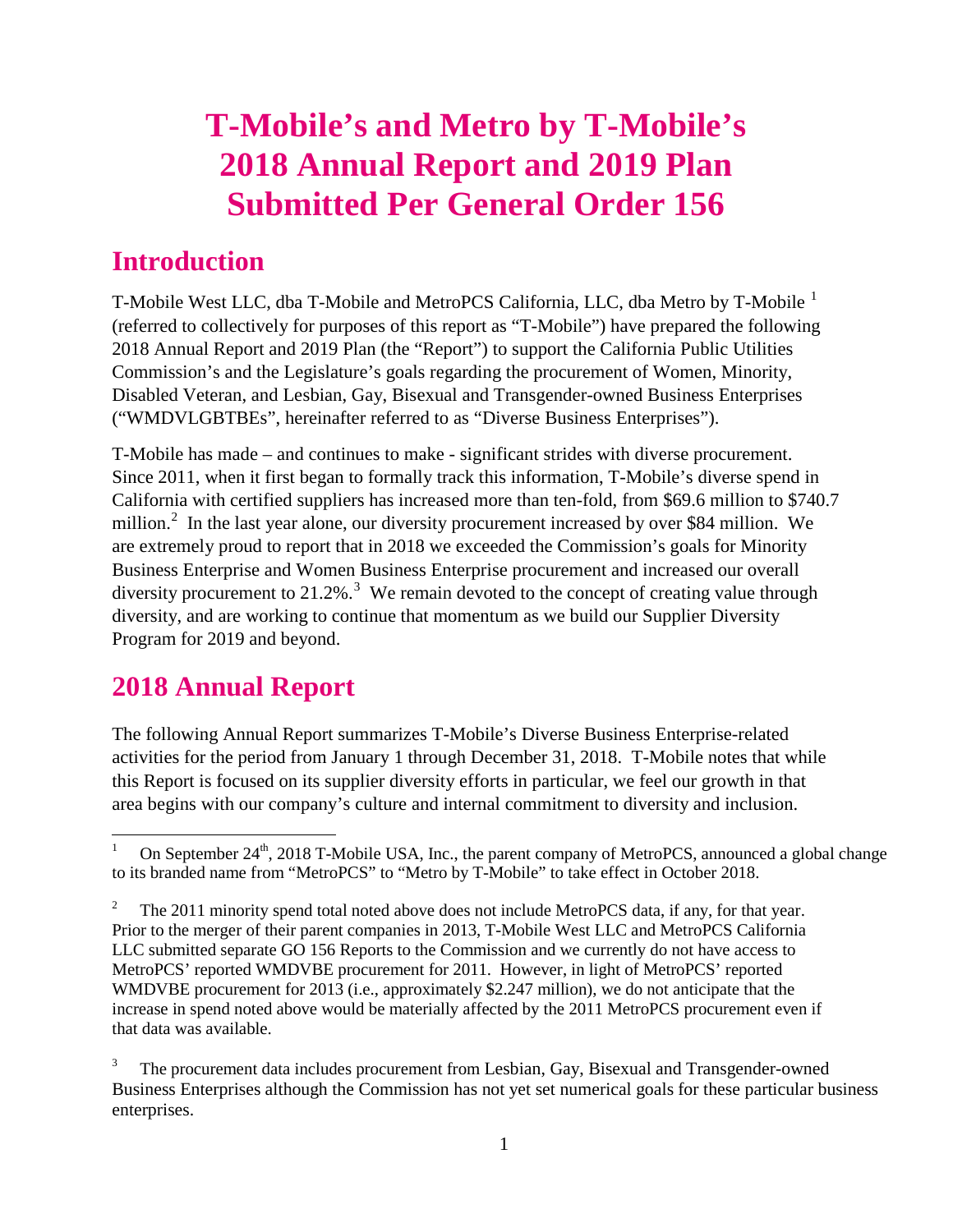T-Mobile is proud to have a diverse employee base that helps us break down barriers and rewrite the rules in the wireless industry as we draw from their experience, creativity and ideas to help support our success. The diversity of our workforce has remained consistently strong with approximately 62% of T-Mobile's workforce identifying as ethnically diverse, and approximately 42% are women. It is our belief that our internal focus on diversity and inclusion helps us serve our customers, the majority of which are from diverse communities. Our corporate culture is a big part of why we continually look for ways to further grow our programs and efforts that support diverse procurement at T-Mobile.

#### <span id="page-3-0"></span>**Program Activities (9.1.1)**

T-Mobile's Supplier Diversity Program continued to progress in 2018.The following is a summary of our Diverse Business Enterprise activities in 2018:

#### <span id="page-3-1"></span>Identifying Opportunities

In 2018, T-Mobile's Supplier Diversity Program continued to examine and work to increase its Diverse Business Enterprise procurement. As part of that effort, T-Mobile continued utilize our Diverse and Small Business Supplier Clearinghouse, described below, to better track and identify potential spend. Further, we increased our attendance and engagement at numerous events and conferences throughout the country, including those in California, to increase visibility of our Supplier Diversity Program and to connect directly with diverse suppliers.

#### <span id="page-3-2"></span>Business Unit Program

In 2018, T-Mobile built on its programmatic approach to supplier diversity and introduced quantitative metrics which we believe contributed to the improvement of our Supplier Diversity Program. Throughout the year, our Director of Supplier Diversity worked directly with Procurement Sourcing Managers to identify diverse suppliers that could meet open sourcing needs. Additionally, our Senior Vice President of Procurement explicitly, and on numerous occasions, emphasized the importance of supplier diversity to the entire Procurement organization. Further recognizing the importance of Supplier Diversity at T-Mobile, the Senior Manager, Supplier Diversity role was elevated to a Director-level position.

#### <span id="page-3-3"></span>T-Mobile Diverse and Small Business Clearinghouse

In 2018, we continued to enhance the functionality of our T-Mobile Diverse and Small Business Supplier Clearinghouse to better suit our Program needs. One example is that we aligned our Clearinghouse data with the T-Mobile accounting system, allowing for more granular tracking and transparency of various aspects of diverse suppliers, which in turn provided additional tools for Procurement Sourcing Managers. We also rapidly resolved the Tier II data issue once it was identified and the Clearinghouse is now able to separately identify Tier II spend between CPUCcertified and non CPUC-certified diverse suppliers.

In addition to enhancing our Clearinghouse, we also updated the Supplier Diversity page on our website to include a new training video that provides step-by-step instructions to potential suppliers on how to register on the T-Mobile Diverse and Small Supplier Clearinghouse. The video also highlights the CPUC-certification process and requests that suppliers obtain CPUCcertification to the extent they are a qualified diverse supplier.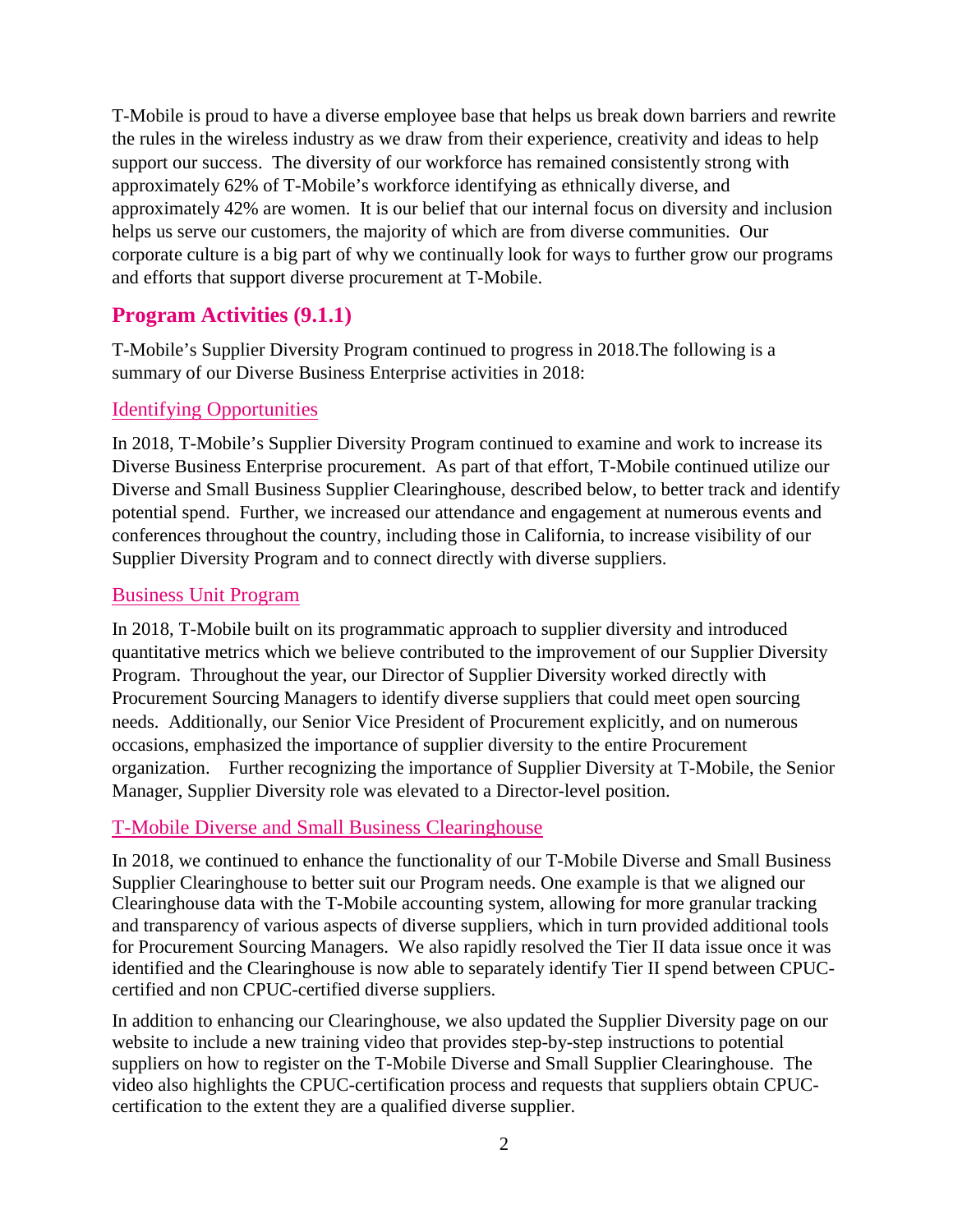#### <span id="page-4-0"></span>Legal Diversity Task Force

T-Mobile's Legal Diversity Task Force was created several years ago to increase diversity within our own Legal Department as well as in the major law firms with whom the company works. In 2018, the Task Force expanded with the addition of two attorneys, including one located in Northern California.

In 2018, the T-Mobile Legal Department once again conducted its annual diversity survey that is in part designed to impart the importance of providing diverse counsel on the Legal Department's engagements. The Task Force reviewed the company's outside law firms for recognition based on their contributions to diversity and inclusion. The law firm deemed to have the best diversity and inclusion program was awarded the T-Mobile Legal Department Diversity Excellence Award.

T-Mobile's Legal Department also sponsored and attended the National Association of Minority & Women Owned Law Firms' (NAMWOLF) 2018 Annual Meeting, Convention and Gala. Throughout the year it partnered with NAMWOLF to identify and retain additional diverse legal counsel on T-Mobile matters. In addition, T-Mobile supported local minority bar efforts through targeted sponsorship of the Hispanic National Bar Association's Annual Meeting, the Asian Bar Association of Washington's Annual Gala, and the Filipino Lawyers of Washington's Gala, among others.

The T-Mobile Legal Department continues to focus on developing diverse talent internally. In 2018, as a member of the Leadership Council on Legal Diversity (LCLD), T-Mobile participated in two career development and leadership programs offered by LCLD. The programs are designed to advance diverse legal talent into leadership roles. LCLD is an organization of more than 275 corporate chief legal officers and law firm managing partners who are working to create a more diverse U.S. legal profession.

#### <span id="page-4-1"></span>Partnerships, Conferences and Sponsorships

T-Mobile sponsored numerous supplier diversity events and was a corporate sponsor of the national conferences of the following organizations: National Minority Supplier Development Council, Women's Business Enterprise National Council, National Veteran Business Development Council, and National Gay & Lesbian Chamber of Commerce. In addition, our Director of Supplier Diversity spoke at several events across the country, where he sought to connect with potential suppliers and elevate corporate Supplier Diversity programs.

Here is a list and summary of T-Mobile's 2018 key engagements with organizations focused on supplier diversity:

#### *California Public Utilities Commission Joint Utilities Committee*

As a member of the Joint Utilities Committee, T-Mobile actively participated in the Committee's quarterly meetings to share best practices and discuss matters related to GO 156.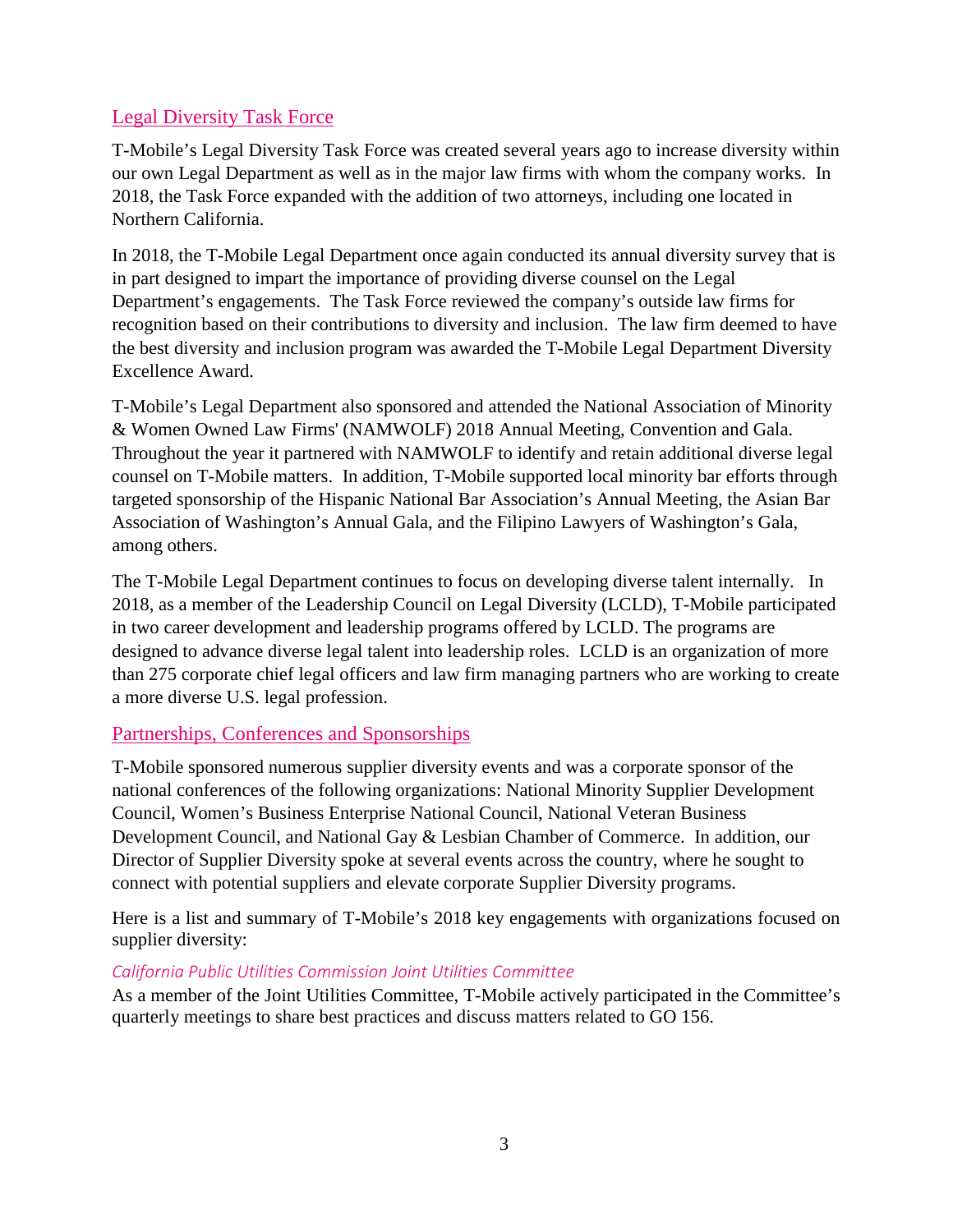#### *California Public Utilities Commission Small and Diverse Business Expos*

T-Mobile participated in the 2018 CPUC Small and Diverse Business Expos in Long Beach and San Ramon, including staffing an exhibit booth at both events and sponsoring the Long Beach Expo.

#### *FCC Supplier Diversity Workshop*

T-Mobile participated on a panel at the FCC's Supplier Diversity Workshop hosted by the Digital Empowerment working group.

#### *Leadership Council on Legal Diversity ("LCDC")*

T-Mobile was a member and participated in the organization's career development and leadership programs.

#### *National Association of Minority & Women Owned Law Firms ("NAMWOLF")*

T-Mobile was a corporate sponsor of the Gala Awards Dinner at the organization's Annual Meeting.

#### *National Diversity Coalition's Voice for the Voiceless ("NDC")*

T-Mobile was a Bronze Level corporate sponsor of the Los Angeles event that celebrated the organization's 15<sup>th</sup> year of community empowerment and leadership

#### *National Veteran Business Development Council ("NVBDC")*

T-Mobile was a corporate sponsor and member. The sponsorship enables T-Mobile to reach hundreds of veteran-certified businesses through one relationship and is part of our effort to increase procurement with disabled veteran-owned business.

#### *National Gay & Lesbian Chamber of Commerce ("NGLCC")*

T-Mobile was a corporate sponsor of NGLCC's 2018 International Business and Leadership Conference where we had an exhibit booth. T-Mobile is a corporate sponsor and member.

#### *National Minority Supplier Development Council ("NMSDC")*

T-Mobile was a corporate sponsor of the Conference and Business Opportunity Exchange, where we staffed an exhibit booth. T-Mobile is a corporate sponsor and member.

#### *Northwest Mountain Minority Supplier Development Council ("NWMTNMSDC")*

T-Mobile continued its long-standing relationship with this regional council that generally focuses on Pacific Northwest activity near our headquarters in Bellevue, WA. This relationship provides us with, among other things, the opportunity to connect with companies that we can encourage to pursue CPUC certification. In addition to being a part of the Council's Board of Directors, T-Mobile also sponsored the Council's Business Conference & Opportunity Fairs and the 40<sup>th</sup> Year Celebration Dinner.

#### *Women's Business Enterprise National Council ("WBENC")*

T-Mobile staffed an exhibit booth and was a corporate sponsor for the National Conference & Business Fair. T-Mobile is a corporate sponsor and member.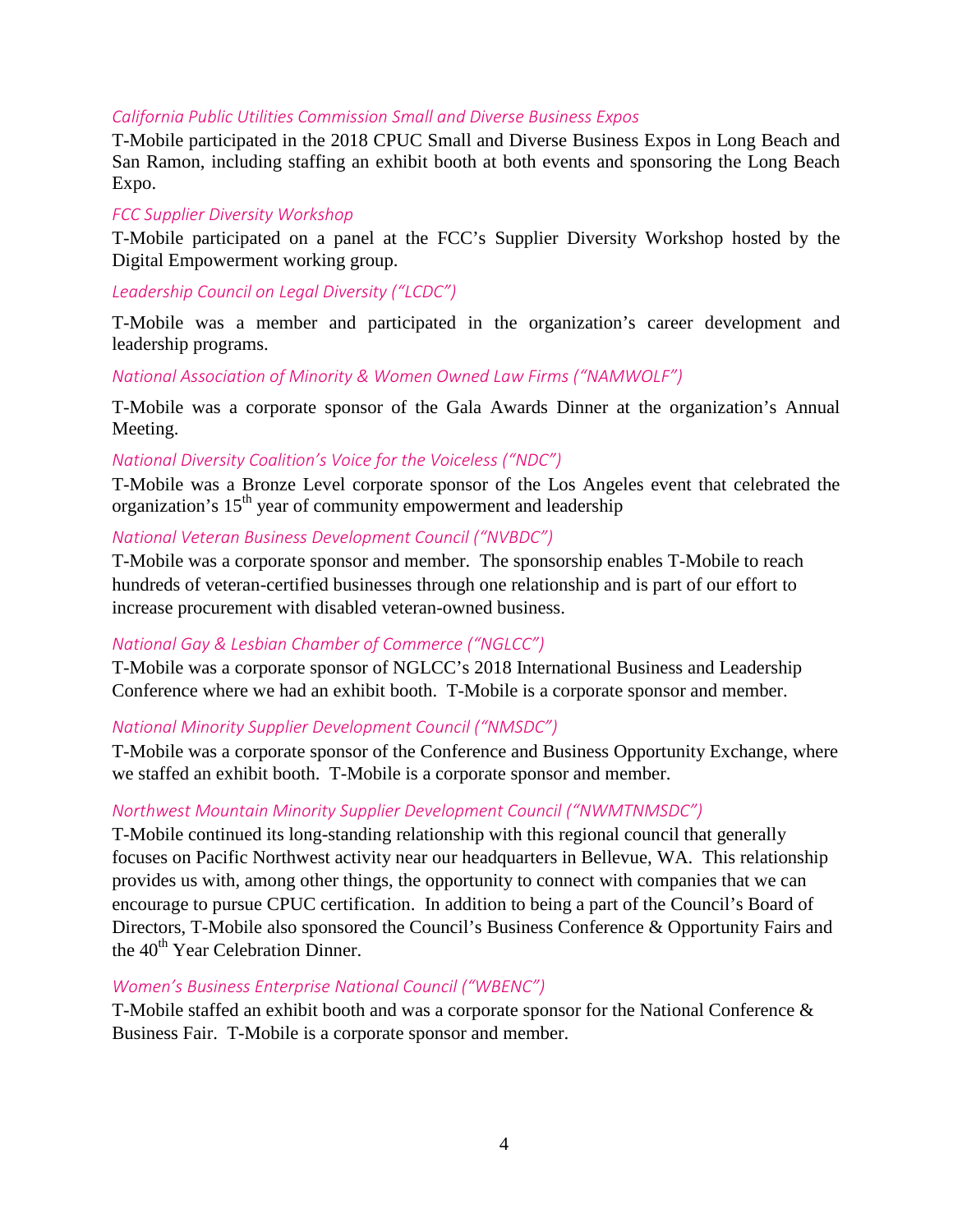#### *Greater Seattle Business Association ("GSBA")*

T-Mobile was a corporate sponsor and member of the GSBA, the world's largest LGBT and allied chamber of commerce. The GSBA represents over 1,300 small businesses, as well as corporate and nonprofit members, who share the values of promoting equality and diversity and provides us with the opportunity to identify businesses that could also be eligible for CPUC certification.

#### *U.S. Black Chamber of Commerce ("USBC")*

T-Mobile participated on a panel at the Chamber's Annual Policy Breakfast in Washington, DC to create awareness of T-Mobile's Supplier Diversity Program with the goal of reaching potential partners, including California businesses.

<span id="page-6-0"></span>*U.S. Hispanic Chamber of Commerce ("USHCC")*

T-Mobile was a corporate sponsor and member.

*U.S. Pacific Islander Asian American Chamber of Commerce ("USPAACC")*

T-Mobile was a corporate sponsor and member.

*Minority Media in Telecommunications ("MMTC")*

T-Mobile was a corporate sponsor and member.

*Technology Industry Group ("TIG")*

T-Mobile was a major corporate sponsor and member.

*Veterans Business Roundtable ("VBRT")*

T-Mobile was a major corporate sponsor and member.

#### **Summary of WMDVLGBTBE Purchases/Contracts[4](#page-6-1) (9.1.2)**

T-Mobile summaries are included in the following attachments:

- Attachment 1 *2018 Total WMDVLGBTBE Procurement -- Direct and Sub*[5](#page-6-2)
- Attachment 2 *2018 WMDVLGBTBE Procurement by Product and Services Categories -- Direct*
- Attachment 3 *2018WMDVLGBTBE Procurement by Product and Services Categories – Sub*
- Attachment 4.D *2018WMDVLGBTBE Detail by SIC - Direct*

<span id="page-6-1"></span> 4 T-Mobile notes that it does not have information readily available from which it can identify the number of Diverse Business Enterprises who have the majority of their workforce working in California.

<span id="page-6-2"></span> $5$  T-Mobile acknowledges that DVBE procurement continues to be a challenge and it is exploring possible avenues to further address those challenges. However, our level of spend and its impact in the State of California would be more accurately reflected if the Clearinghouse's certification criteria allowed for DVBE suppliers that are not California residents, but provide services in California (consistent with the certification of other diverse businesses), rather than only certifying DVBEs per the narrower requirements of the Department of General Services.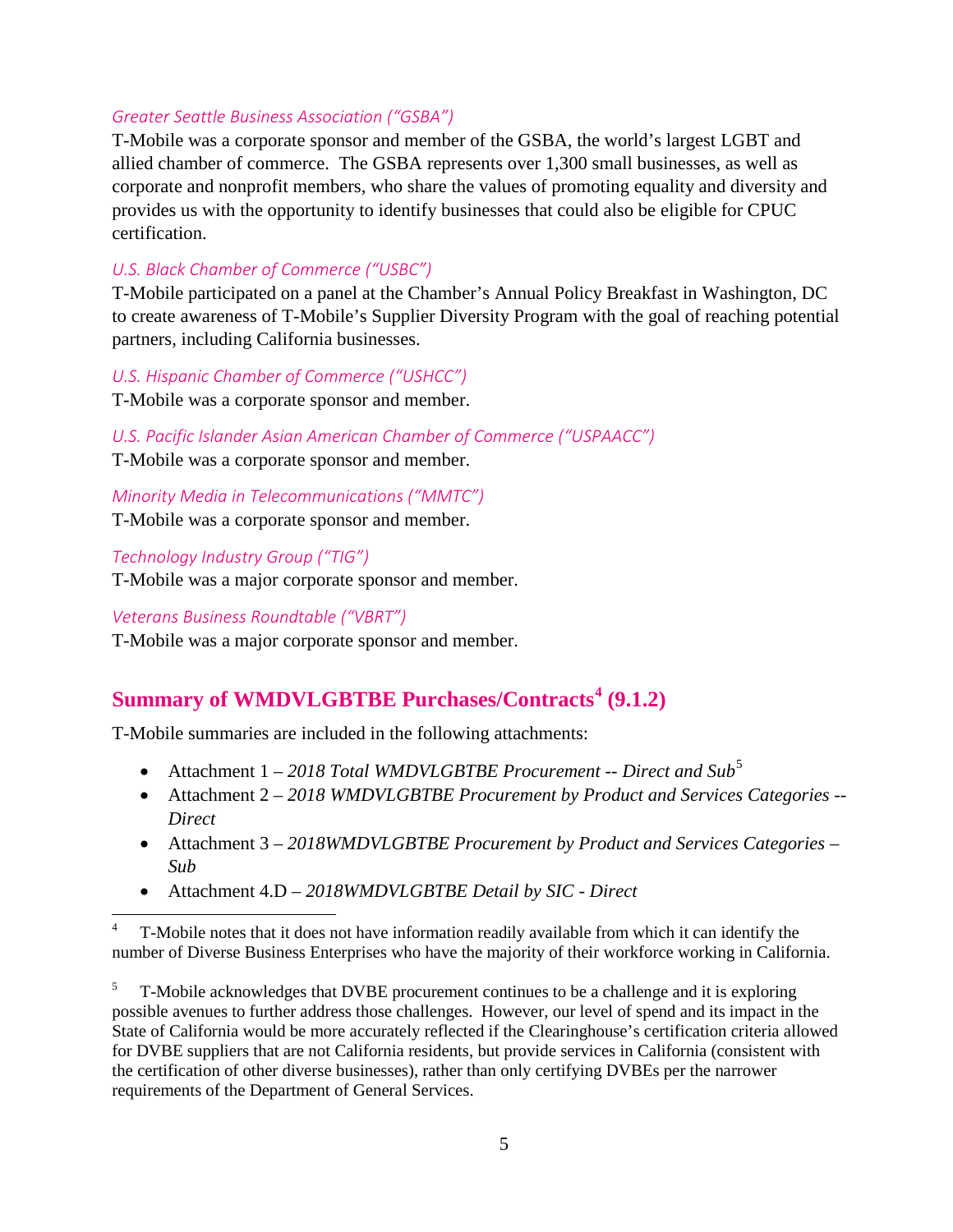- Attachment 4.S *2018 WMDVLGBTBE Detail by SIC - Sub*
- Attachment 5 *2018 WMDVLGBTBE Procurement Summary*

| <b>T-Mobile WMDVLGBTBE Program Expenses</b> |                 |  |  |  |  |  |  |  |  |  |  |
|---------------------------------------------|-----------------|--|--|--|--|--|--|--|--|--|--|
| <b>January 1, 2018 – December 31, 2018</b>  |                 |  |  |  |  |  |  |  |  |  |  |
| 2018<br><b>Expense Category</b>             |                 |  |  |  |  |  |  |  |  |  |  |
|                                             | <b>Expenses</b> |  |  |  |  |  |  |  |  |  |  |
| Wages                                       | \$160,000       |  |  |  |  |  |  |  |  |  |  |
| Other Employee Expenses                     | \$29,100        |  |  |  |  |  |  |  |  |  |  |
| Program Expenses                            | \$437,650       |  |  |  |  |  |  |  |  |  |  |
| <b>Reporting Expenses</b>                   | \$355,000       |  |  |  |  |  |  |  |  |  |  |
| Training & Conferences                      | \$273,080       |  |  |  |  |  |  |  |  |  |  |
| Consultants                                 | \$0             |  |  |  |  |  |  |  |  |  |  |
| Other                                       | \$0             |  |  |  |  |  |  |  |  |  |  |
| <b>Total</b>                                | \$1,254,830     |  |  |  |  |  |  |  |  |  |  |

#### <span id="page-7-0"></span>Itemization of WMDVLGBTBE Program Expenses (9.1.3)

#### <span id="page-7-1"></span>Progress in Meeting or Exceeding Set Goals and Explanation of Circumstances (9.1.4)

T-Mobile's efforts to enhance its diversity procurement practices over the past several years have been met with notable success. As noted above, we are pleased to report that in the last year, we exceeded the Commission's goals for Minority Business Enterprise and Women Business Enterprise procurement and increased our overall diversity procurement (including LGBTBEs) to 21.2%. In addition, we increased the amount of our Diverse Business Enterprise spend by over \$84 million.

While we are proud of our continuing progress, we also recognize there continues to be challenges with the reporting guidelines under GO 156.

For example, T-Mobile continues to believe that purchases of handsets and network equipment continue to distort procurement rates. As noted in previous Reports, T-Mobile is not aware of any handset manufacturers or network Original Equipment Manufacturers (OEMs) that qualify as Diverse Business Enterprises. T-Mobile looks forward to further conversations regarding the possible exclusion of handset and network OEM spend from net procurement.

#### <span id="page-7-2"></span>Summary of Prime Contractor Utilization of WMDVLGBTBE Subcontractors (9.1.5)

In 2018, T-Mobile continued to proactively encourage prime contractors to adopt plans or practices that are consistent with T-Mobile's goals. In addition, we encourage prime suppliers to track and report Tier II spend on a quarterly basis.

#### <span id="page-7-3"></span>Required Additional Disclosures (9.1.6 – 9.1.11)

#### *List of WMDVLGBTBE Complaints*

T-Mobile is not aware of any WMDVLGBTBE complaints registered in 2018.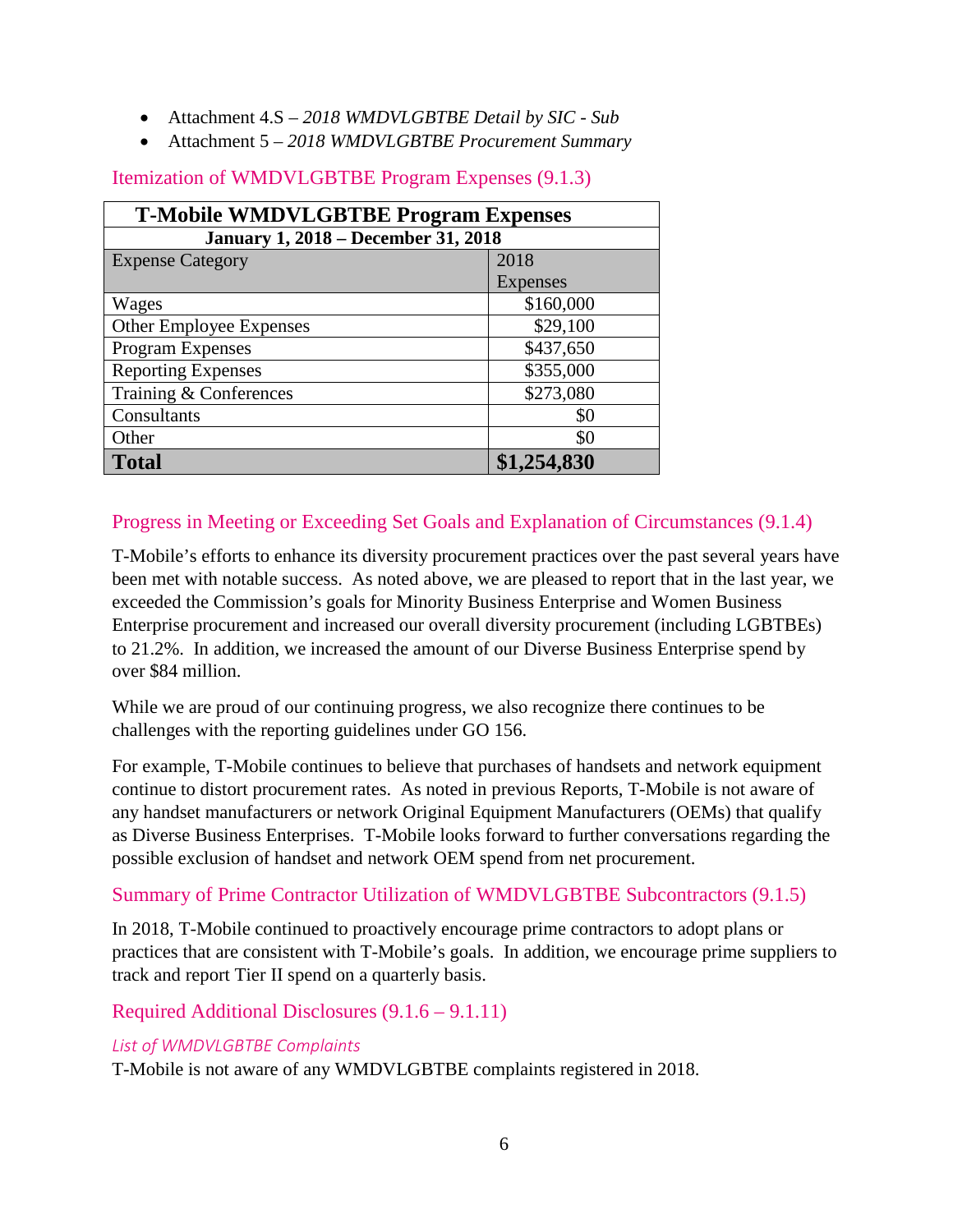#### *Summary of Purchases/Contracts for Products/Services in Excluded Categories* Not applicable.

#### *Description of Efforts Made to Recruit WMDVLGBTBE Suppliers*

Efforts are detailed in the preceding sections of the Report: "Partnerships, Conferences and Sponsorships" and "Legal Diversity Task Force".

#### *Justification for Continued Existence of Any "Excluded Category"* Not applicable.

*Summary of WMDVLGBTBE Renewable and Nonrenewable Energy Procurement*

T-Mobile does not currently track renewable and non-renewable energy procurement, wireless, broadband, smart grid or rail projects by Diverse Supplier.

#### *File Verifiable Report on WMDVLGBTBE Participation in Fuel Markets*

T-Mobile procures fuel for fleet vehicles used for cell site construction and maintenance. Fuel purchases are included in Attachment 1- *2018 Total WMDVLGBTBE Procurement -- Direct and Sub.*

#### Best Practices for Prompt Payment

<span id="page-8-0"></span>In May 2018, the Joint Utilities, including T-Mobile, signed-on to Best Practices for Prompt Payments to increase communication and education about existing payment resources for diverse suppliers. To that end, T-Mobile revised its supplier website to include a description of the invoice payment process, steps on how suppliers can check the status of their invoice, and who they can contact if they have questions. T-Mobile also participated in-person in the Joint Collaboration Forum in Rosemead, CA where a number of community-based organizations and CA utilities met to discuss general issues around timing of payments to diverse suppliers. In 2018, T-Mobile also implemented net 30-day payment terms for diverse suppliers with limited total annual sales in an effort to, among other things, facilitate their cash flow situation and otherwise help them to be more profitable.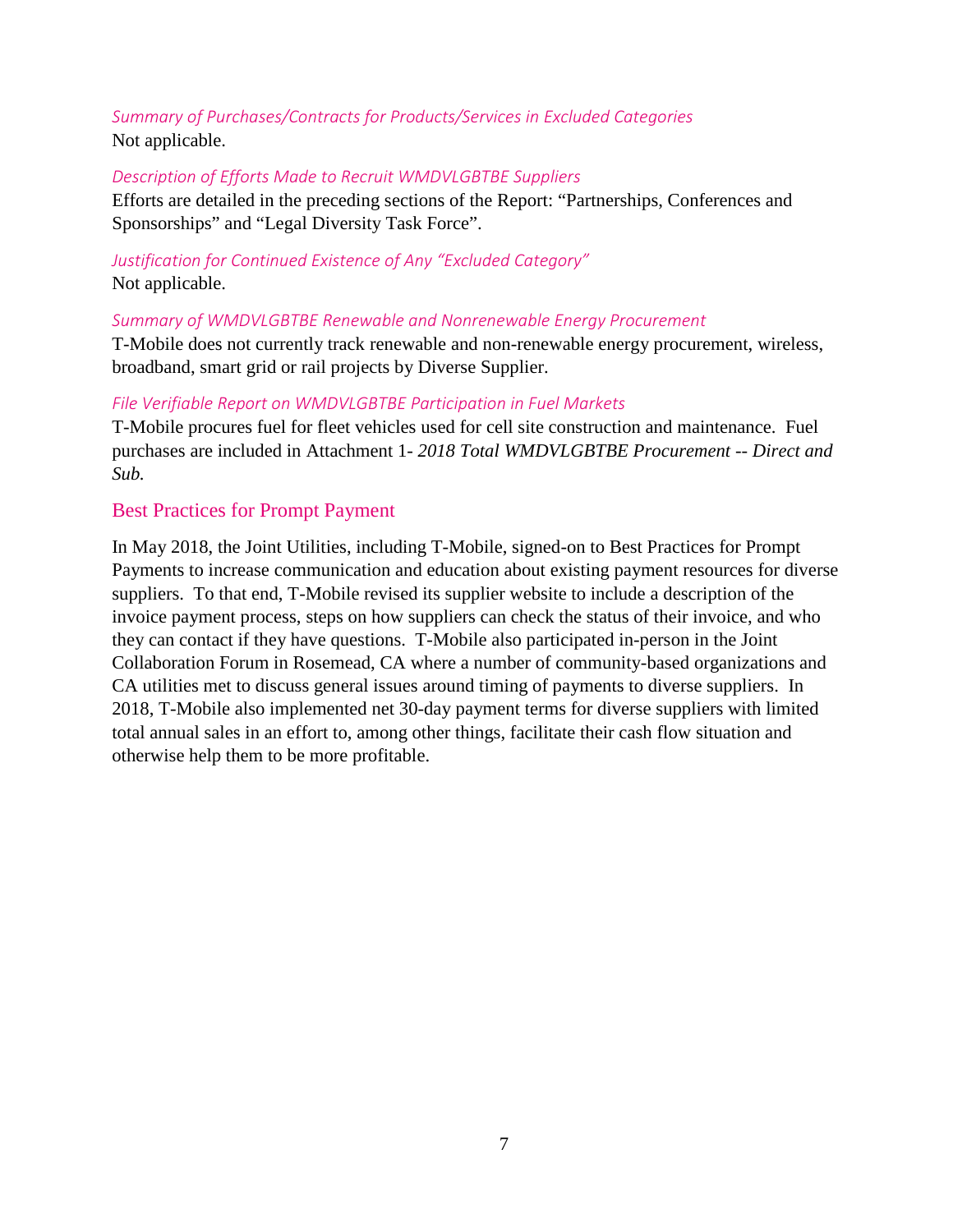## **2019 Annual Plan**

T-Mobile has prepared the following 2019 Annual Plan ("Plan") that summarizes T-Mobile's current strategies to achieve its short, medium, and long-term program goals for increasing utilization of Diverse Business Enterprises.

#### <span id="page-9-0"></span>**Overview (10.1.2)**

#### <span id="page-9-1"></span>Internal Training and Communications

We recognize that internal awareness of supplier diversity is critical to the success of the program. In 2019, we intend to continue to provide our Procurement Sourcing Managers with the training and tools they need, as well as increase communication to the Procurement team throughout the year. We plan to conduct mandatory bi-annual training for Procurement Sourcing Managers to ensure they understand how to use the Diverse and Small Business Clearinghouse to search for diverse suppliers and to reinforce the importance of doing so. In addition, the Supplier Diversity team intends to send monthly and quarterly newsletters to the Procurement team and to other relevant T-Mobile business units to inform the teams about supplier diversity program updates, progress, activities, events, etc. We believe ongoing communication throughout the year will help keep supplier diversity top-of-mind of our Procurement Sourcing Managers and lead to increased consideration and ultimately utilization of diverse suppliers.

#### External Communications

In addition to increasing our internal communication, we also intend to enhance our external communications to better inform current and potential diverse suppliers about our Supplier Diversity Program. Specifically, we intend to update our external facing website [\(SupplierDiversity@T-Mobile.com\)](mailto:SupplierDiversity@T-Mobile.com) to include information about our supplier diversity initiatives and program updates.

#### Supplier Mentorship and Development

In 2019, T-Mobile intends to more formally engage in supplier mentoring and development. One way we plan to do this is by partnering with the University of Washington Foster School of Business Consulting and Business Development Center, which offers a program aimed at small businesses. T-Mobile plans to provide a scholarship for the program to two diverse suppliers to attend in the hopes that it will contribute to the growth and success of their business.

#### <span id="page-9-2"></span>Partnering with T-Mobile's Diversity & Inclusion Team

In 2019, we intend to continue to find new ways to integrate Supplier Diversity efforts into the company's overall focus on Diversity and Inclusion at T-Mobile. To do that, we intend to, among other things, further leverage opportunities to partner with the Diversity and Inclusion team to develop strategic initiatives, foster internal accountability, and expand external relationships. One specific example of this is that the Supplier Diversity team intends to assist with the commitment the company made in 2018 to hire 10,000 veterans and military spouses by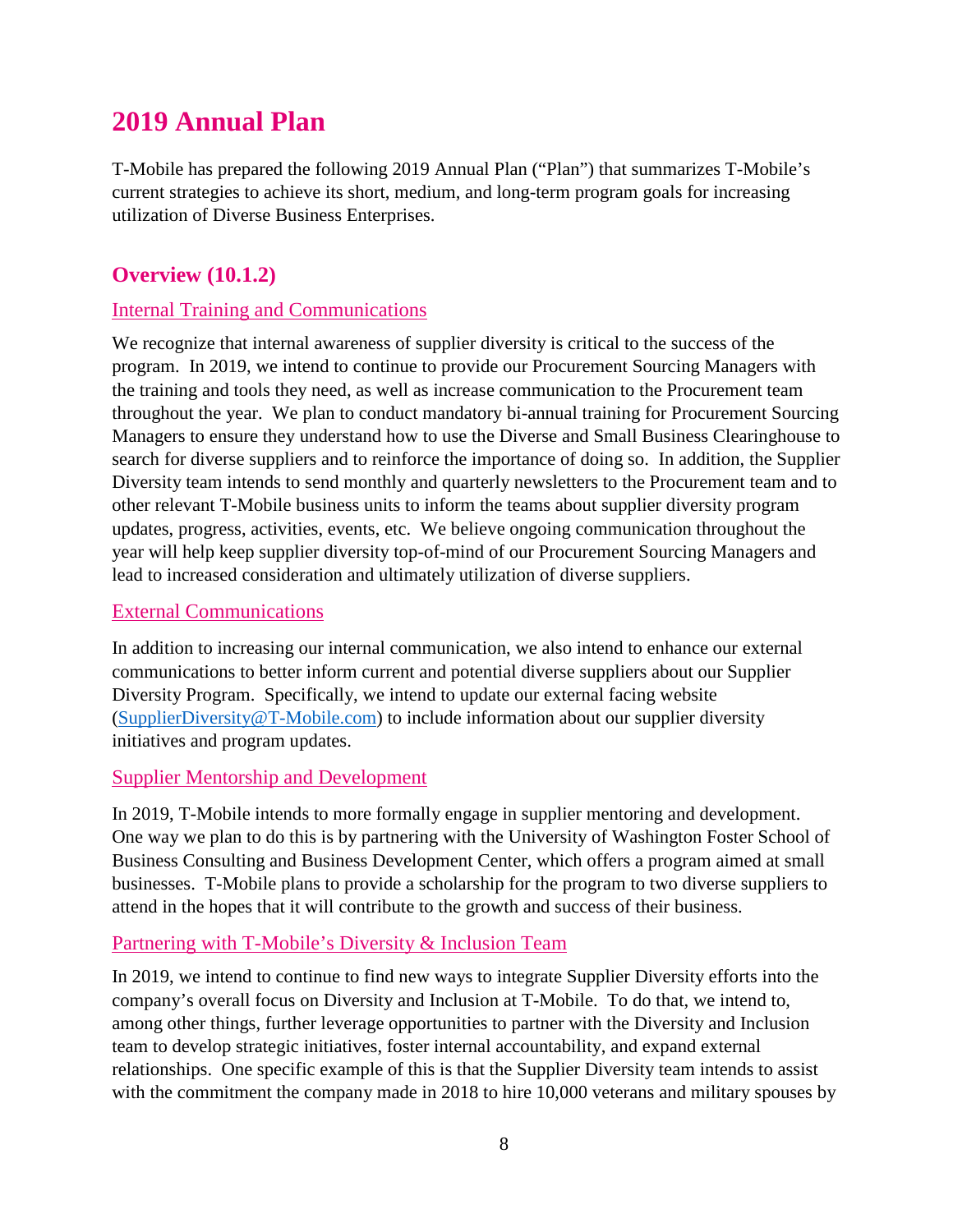2023 by leveraging veteran or service-disabled veteran-owned recruiting firms to help fulfill the commitment.

#### <span id="page-10-0"></span>Business Unit Program

In 2019, T-Mobile plans to further drive accountability of supplier diversity throughout the Procurement organization. One way we intend to drive accountability is with quantitative metrics nationally and to introduce metrics specific to spend with CPUC-certified suppliers. The accountability will continue to extend to the leadership of the Procurement organization. In addition, we intend to more closely track request for proposals and which suppliers were considered for a contract. This will provide visibility into whether a diverse supplier was part of the consideration and selection process and, if they weren't, provide an opportunity for Supplier Diversity team to ask questions. Further, we intend to continue to have our Procurement Souring Managers drive our Tier I non-diverse handset and network equipment suppliers to increase and report Tier II spend with diverse suppliers.

#### <span id="page-10-1"></span>Legal Diversity Task Force

In 2019, the Legal Diversity Task Force plans to continue to build on its 2018 efforts by driving progress through strategic initiatives that are designed to further T-Mobile's contribution and impact on promoting and diversifying the legal profession. Some of those planned initiatives include:

- Exploring opportunities to baseline and assess T-Mobile's diversity progress in in the Legal Department
- Developing partnerships with internal T-Mobile teams to leverage diversity opportunities that will improve retention and advancement of diverse team members and facilitate the Diversity Task Force's efforts otherwise (T-Mobile's growing Diversity & Inclusion Team, T-Mobile's Corporate Social Responsibility Team; T-Mobile's affinity networks)
- Partnering with T-Mobile's Human Resources Team to improve the effectiveness of job fulfilment strategies with respect to attracting and identifying diverse candidates.

#### <span id="page-10-2"></span>Supplier Diversity Team

Building on the elevation of the Supplier Diversity role to a Director-level position, in 2019 we intend to hire a full-time Program Manager who will be dedicated to supplier diversity and report to the Director of Supplier Diversity. This new position will support the day-to-day operations of our Supplier Diversity Program and assist with reporting, outreach, and communications. We also plan to continue our competitive Supplier Diversity internship program, which in the past has provided us with valuable perspectives and analysis that we have used to refine our program.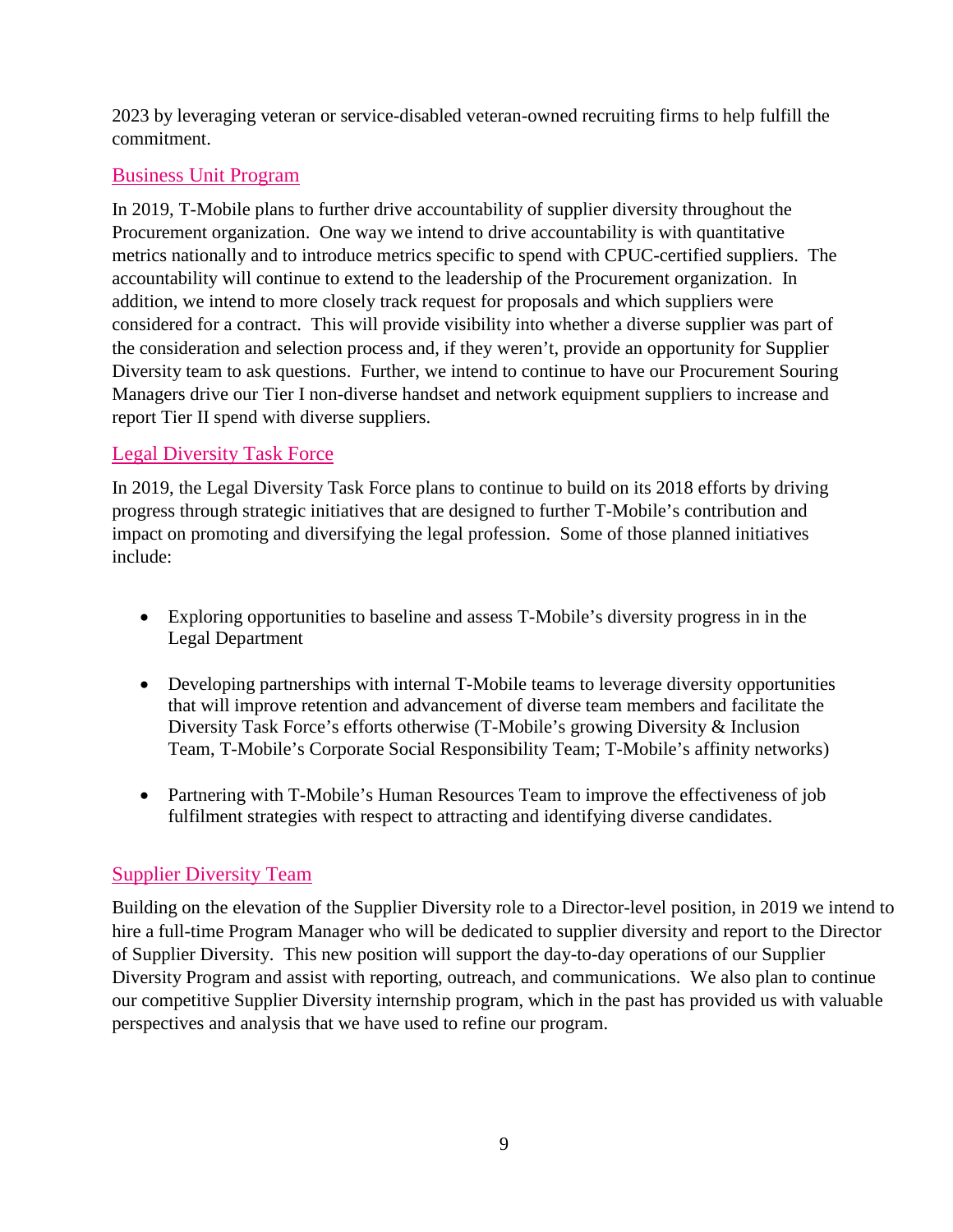#### <span id="page-11-0"></span>Partnerships, Conferences and Sponsorships

In 2019, we intend to continue to work with the following organizations to strengthen our outreach and engagement with the diverse business community. We also plan to explore new opportunities to engage T-Mobile sourcing professionals, local employees, and members of our Diversity and Inclusion team in these events and organization.

#### *California Public Utilities Commission Joint Utilities Committee*

T-Mobile plans to increase its participation as a member of the Joint Utilities Committee to share best practices, meet individually with California-based utilities to learn from their programs, and to collaborate on solving issues that may arise.

#### *California Public Utilities Commission Small and Diverse Business Expos*

T-Mobile plans to participate in both the northern and southern CA Diverse and Small Business Expos with an exhibit table, engage in the matchmaking session, and seek out sponsorship opportunities.

#### *National Veteran Business Development Council ("NVBDC")*

T-Mobile Supplier Diversity intends to continue to work with NVBDC to increase utilization of service-disabled and veteran-owned businesses.

#### *National Gay & Lesbian Chamber of Commerce ("NGLCC")*

In 2019, T-Mobile plans to sponsor and attend the NGLCC national conference to discover, source and engage with LGBTBEs. We are also working with our Diversity & Inclusion team to coordinate our attendance at regional events in support of our Program.

#### *National Minority Supplier Development Council ("NMSDC")*

T-Mobile plans to continue to sponsor and attend the NMSDC national conference to discover, source and engage MBEs, as well as improve and promote the T-Mobile Supplier Diversity Program.

#### *Northwest Mountain Minority Supplier Development Council ("NWMTNMSDC")*

T-Mobile plans to continue its long-standing relationship with this regional council. We also plan to continue sponsoring the Business Conference & Opportunity Fairs, attending and sponsoring the annual scholarship and fundraiser silent auction, and completing a T-Mobilespecific training course on supplier diversity program optimization and implementation. We also plan to continue to support the Council by serving on its Board of Directors and supporting local minority suppliers as they work towards certification. While this is not a California-based organization, our involvement helps us identify suppliers with the potential to become California certified.

#### *Women's Business Enterprise National Council ("WBENC")*

T-Mobile plans to sponsor and attend the WBENC National Conference to discover, source and engage WBEs as well as improve and promote the T-Mobile Supplier Diversity Program.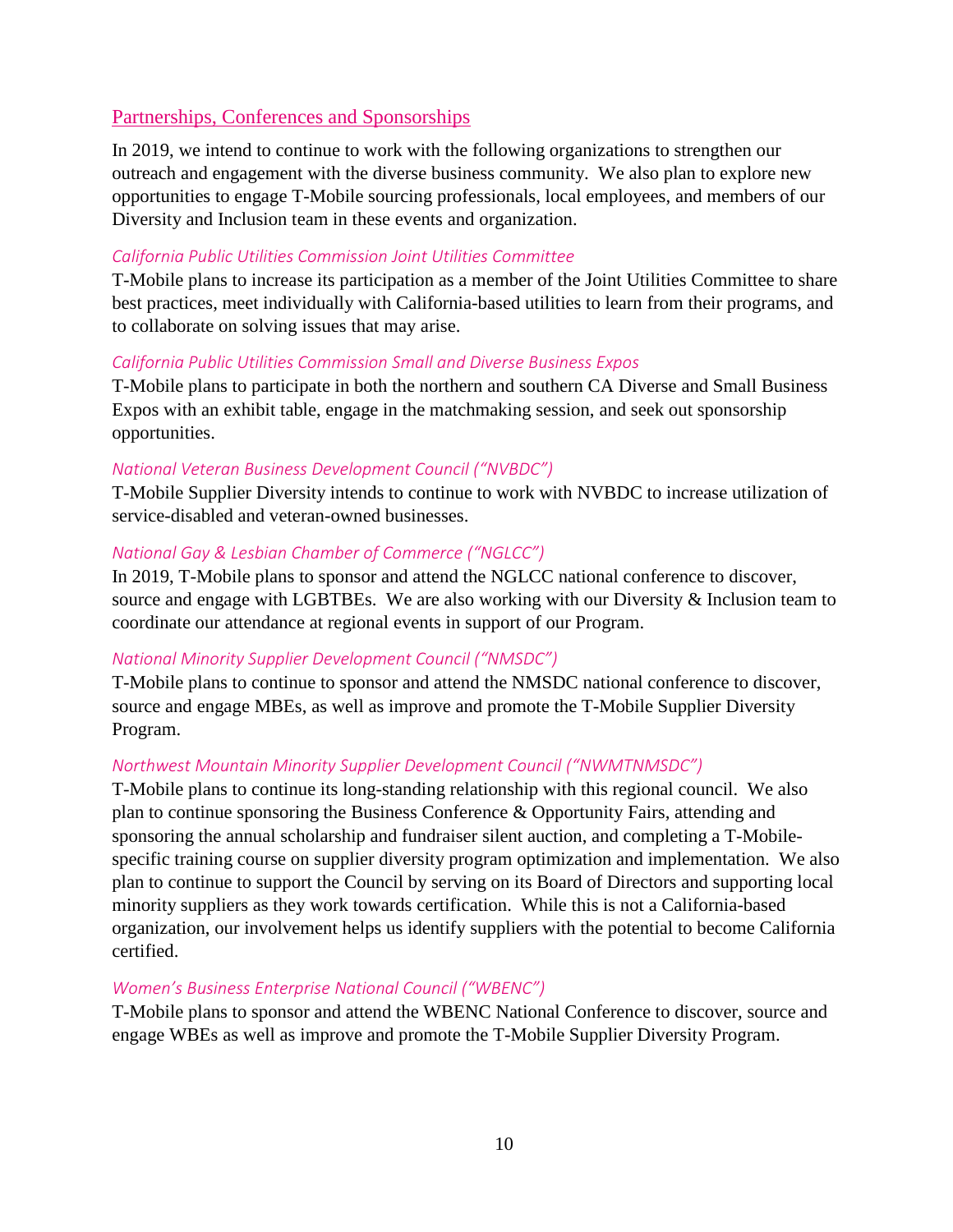#### *Technology Industry Group ("TIG")*

Given its technology focus, T-Mobile plans to support the TIG organization as it works to connect technology companies with diverse suppliers throughout the country, including by participating in their conferences and regional events.

In addition, T-Mobile plans to continue to be a corporate sponsor and/or member of the following organizations:

*Wireless Infrastructure Association North Puget Sound Small Business Summit Astra Women's Business Alliance Greater Seattle Business Association ("GSBA") National Diversity Coalition's Voice for the Voiceless ("NDC") National Association of Minority & Women Owned Law Firms ("NAMWOLF") Leadership Council on Legal Diversity ("LCLD") U.S. Black Chamber of Commerce ("USBC") U.S. Hispanic Chamber of Commerce ("USHCC") U.S. Pacific Islander Asian American Chamber of Commerce ("USPAACC") Minority Media in Telecommunications ("MMTC") Technology Industry Group ("TIG") Veterans Business Roundtable ("VBRT")*

#### <span id="page-12-0"></span>**Summary of WMDVLGBTBE Short, Mid and Long-Term Goals (10.1.1)**

The following attachments summarize T-Mobile's short-, mid-, and long-term goals.

• Attachment 6 – *Goals for WMDVLGBTBE Procurement*

<span id="page-12-1"></span>Required Additional Disclosures (10.1.3 – 10.1.6)

#### *Plans for Recruiting WMDVLGBTBE Suppliers Where Utilization Has Been Low*

T-Mobile is committed to recruiting and developing Diverse Business Enterprise talent in traditional, non-traditional, and under-utilized areas, and to otherwise encourage those suppliers to register with the Supplier Clearinghouse or any other recognized certifying entity. For examples of activities that T-Mobile intends to undertake in 2019, see above sections "Partnerships, Conferences and Sponsorships" under and "Legal Diversity Task Force."

*Plans for Recruiting WMDVLGBTBE Suppliers in Excluded Categories*  Not applicable.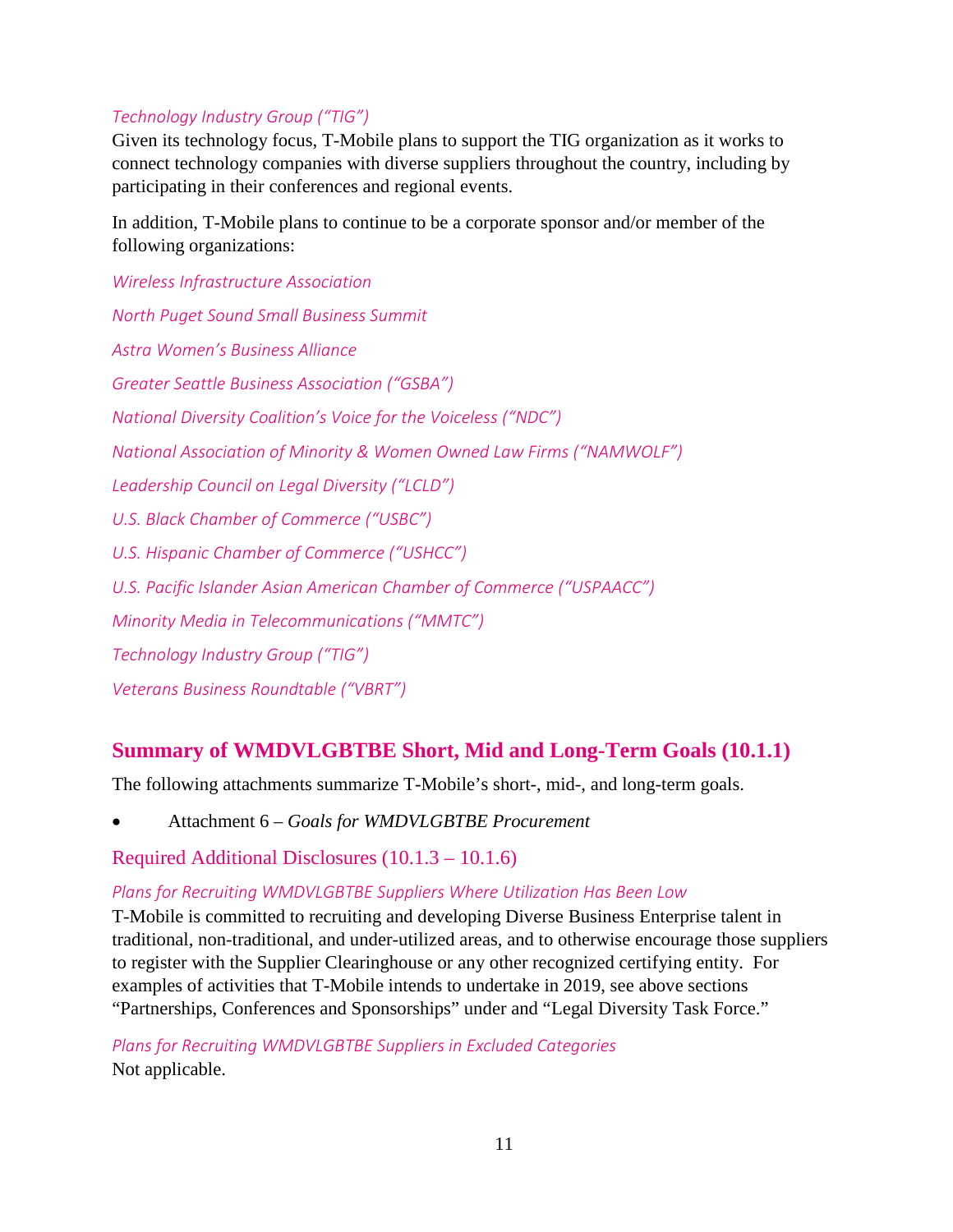#### *Plans for Prime Contractor Utilization of WMDVLGBTBE Subcontractors*

T-Mobile intends to continue to require new prime suppliers to report on a quarterly basis their amount of direct and indirect spend with diverse businesses. Where applicable, T-Mobile plans to continue to include prime contractor utilization of Diverse Business Enterprise subcontractors in our contract language. In addition, T-Mobile intends to work with its prime suppliers to promote reasonable diversity procurement goals for their Tier II vendors.

#### *Plans for Complying with WMDVLGBTBE Program Guidelines*

T-Mobile intends to continue to strive to meet the Commission's goals as established in GO 156.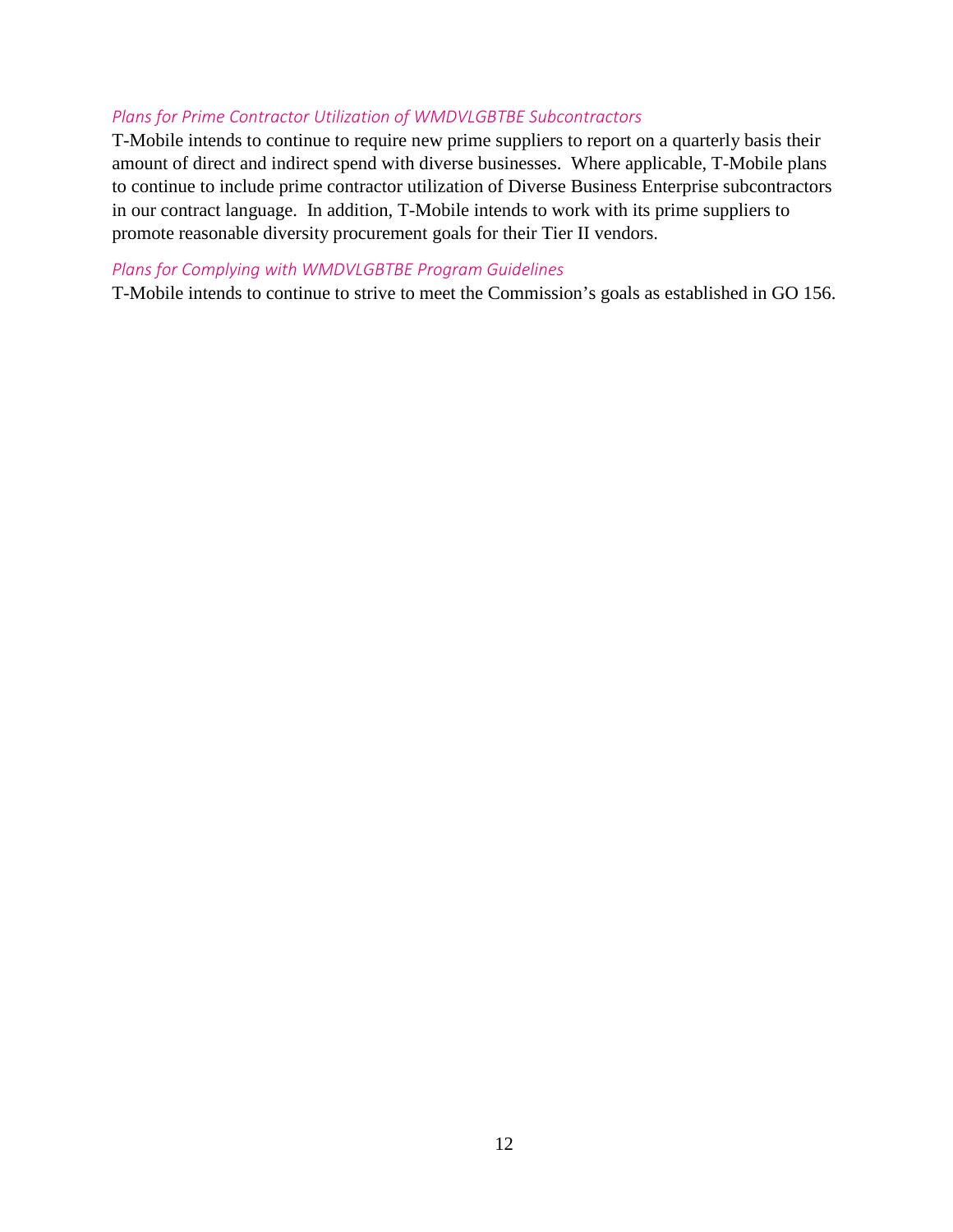Attachment 1 2018 Total WMDVLGBTBE Procurement ‐ Direct and Sub

| Line No.       |                                                                  |                             | <b>Direct</b> | <b>Sub</b>    | <b>Total</b>    | %       |
|----------------|------------------------------------------------------------------|-----------------------------|---------------|---------------|-----------------|---------|
| 1              |                                                                  | Asian-Pacific               | \$455,908,776 | \$13,685,207  | \$469,593,983   | 13.44%  |
| $\overline{2}$ |                                                                  | African American            | \$2,577,505   | \$25,332,629  | \$27,910,134    | 0.80%   |
| 3              | <b>Minority Men</b>                                              | Hispanic                    | \$5,924,092   | \$5,072,931   | \$10,997,023    | 0.31%   |
| 4              |                                                                  | Native-American             | \$2,360,469   | \$1,400,924   | \$3,761,393     | 0.11%   |
| 5              |                                                                  | Other                       | \$0           | \$3,339,951   | \$3,339,951     | 0.10%   |
| 6              |                                                                  | <b>Total Minority Men</b>   | \$466,770,841 | \$48,831,642  | \$515,602,483   | 14.75%  |
| $\overline{7}$ |                                                                  | Asian-Pacific               | \$23,283,676  | \$481,811     | \$23,765,487    | 0.68%   |
| 8              |                                                                  | African American            | \$7,351       | \$0           | \$7,351         | 0.00%   |
| 9              |                                                                  | Hispanic                    | \$1,126,651   | \$869         | \$1,127,520     | 0.03%   |
| 10             | <b>Minority Women</b>                                            | Native-American             | \$0           | \$0           | \$0             | 0.00%   |
| 11             |                                                                  | Other                       | \$0           | \$0           | \$0             | 0.00%   |
| 12             |                                                                  | <b>Total Minority Women</b> | \$24,417,679  | \$482,680     | \$24,900,359    | 0.71%   |
| 13             | Total Minority Business Enterprise (MBE)                         |                             | \$491,188,520 | \$49,314,322  | \$540,502,842   | 15.47%  |
| 14             | Women Business Enterprise (WBE)                                  |                             | \$125,332,581 | \$54,946,317  | \$180,278,898   | 5.16%   |
| 15             | Lesbian, Gay, Bisexual, Transgender Business Enterprise (LGBTBE) |                             | \$17,928,301  | \$55,852      | \$17,984,153    | 0.51%   |
| 16             | Disabled Veteran Business Enterprise (DVBE)                      |                             | \$731,522     | \$1,217,592   | \$1,949,114     | 0.06%   |
| 17             | <b>TOTAL WMDVLGBTBE Procurement<sup>2</sup></b>                  |                             | \$635,180,924 | \$105,534,083 | \$740,715,007   | 21.20%  |
|                |                                                                  |                             |               |               |                 |         |
| 18             | Net Procurement <sup>3</sup>                                     |                             |               |               | \$3,494,585,895 | 100.00% |

<sup>1</sup>The total procurement for minority women, i.e., \$24.900 million, is included as part of Total Minority Business Enterprises (Line 13). Consistent with Commission direction, total procurement for minority women is not included in Women Business Enterprises (Line 14) although T‐Mobile believes that the failure to include that procurement in WBE as well as MBE provides the Commission with an incomplete view of procurement.

<sup>2</sup> WMDVLGBTBE supplier spend is based on total spend with all vendors certificated by the Supplier Clearinghouse

 $3$  T-Mobile's net procurement is based on (a) expenditures with entities classified by T-Mobile's systems as vendors located in California plus (b) any spend with non‐California based, Clearinghouse‐certificated WMDVLGBTBEs plus (c) the California market pro rata share of T‐Mobile's nation‐wide spend for wireless handsets and SIM cards. It does not include CA-based spend for cities, counties, taxes, fees, employee reimbursements, rents or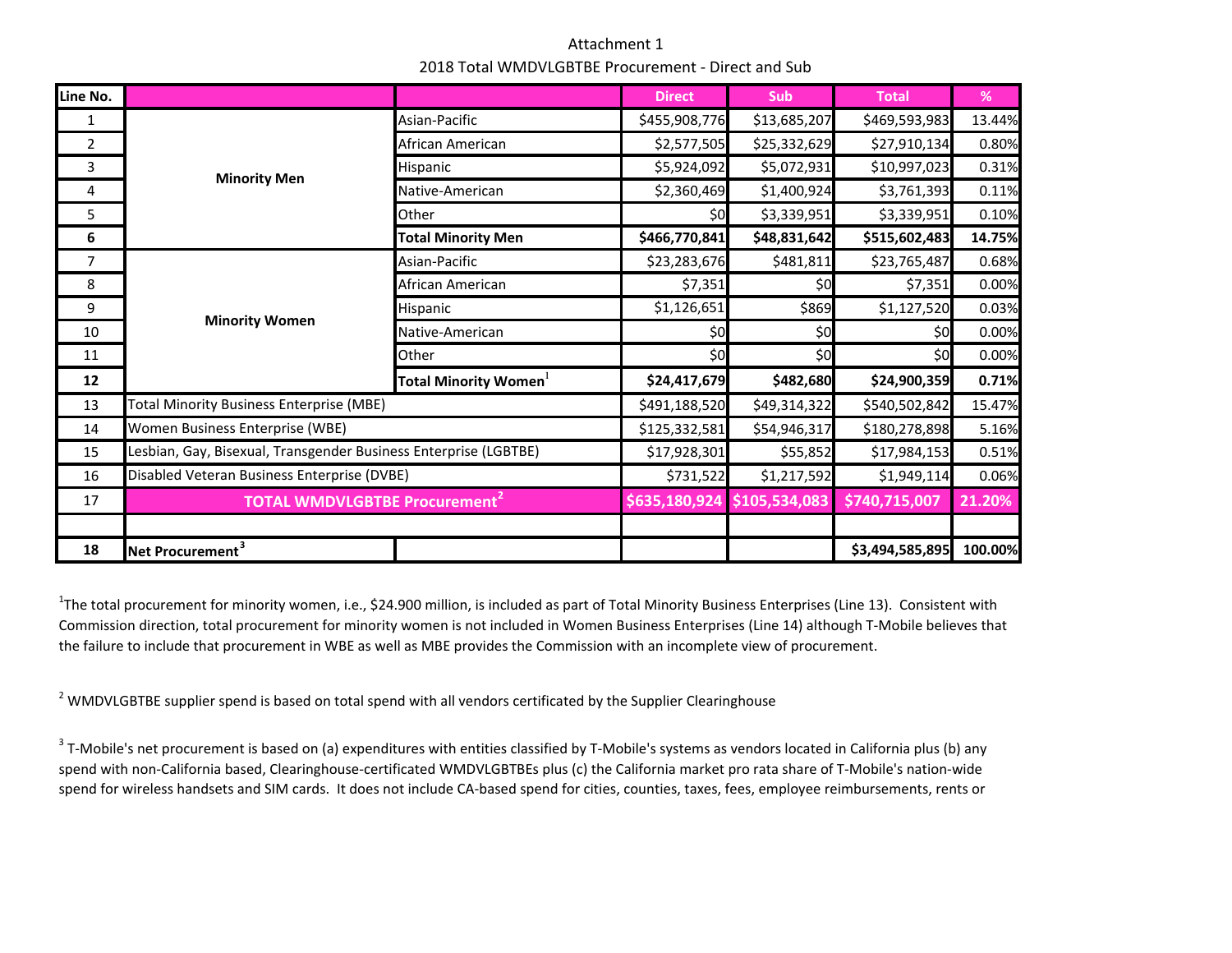Attachment 2 2018 WMDVLGBTBE Procurement by Product and Services Categories ‐ Direct

| Line No.       |                                                                  |                                         |               | <b>Products</b>     |           | Services <sup>2</sup> |           | <b>TOTAL</b>    |        |
|----------------|------------------------------------------------------------------|-----------------------------------------|---------------|---------------------|-----------|-----------------------|-----------|-----------------|--------|
| 1              |                                                                  | Asian-Pacific                           | <b>Direct</b> | \$227,884,539 6.52% |           | \$228,024,237         | 6.53%     | \$455,908,776   | 13.05% |
| $\overline{2}$ |                                                                  | African-American                        | <b>Direct</b> | \$226,215           | 0.01%     | \$2,351,290 0.07%     |           | \$2,577,505     | 0.07%  |
| 3              | <b>Minority Men</b>                                              | Hispanic                                | <b>Direct</b> | \$13,732            | 0.00%     | \$5,910,360 0.17%     |           | \$5,924,092     | 0.17%  |
| 4              |                                                                  | Native-American                         | <b>Direct</b> | \$0                 | 0.00%     | \$2,360,469           | 0.07%     | \$2,360,469     | 0.07%  |
| 5              |                                                                  | Other                                   | Direct        | \$0                 | 0.00%     |                       | \$0 0.00% | \$0             | 0.00%  |
| 6              |                                                                  | <b>Total Minority Men</b>               | <b>Direct</b> | \$228,124,486 6.53% |           | \$238,646,356 6.83%   |           | \$466,770,841   | 13.36% |
| 7              |                                                                  | Asian-Pacific                           | <b>Direct</b> | \$16,436,988 0.47%  |           | \$6,846,688 0.20%     |           | \$23,283,676    | 0.67%  |
| 8              |                                                                  | African-American                        | <b>Direct</b> | \$0                 | 0.00%     | \$7,351               | 0.00%     | \$7,351         | 0.00%  |
| 9              | <b>Minority Women</b>                                            | Hispanic                                | <b>Direct</b> | \$0                 | 0.00%     | \$1,126,651           | 0.03%     | \$1,126,651     | 0.03%  |
| 10             |                                                                  | Native-American                         | <b>Direct</b> | \$0                 | 0.00%     |                       | \$0 0.00% | \$0             | 0.00%  |
| 11             |                                                                  | Other                                   | <b>Direct</b> |                     | \$0 0.00% |                       | \$0 0.00% | \$0             | 0.00%  |
| 12             |                                                                  | <b>Total Minority Women<sup>3</sup></b> | Direct        | \$16,436,988 0.47%  |           | \$7,980,691 0.23%     |           | \$24,417,679    | 0.70%  |
| 13             | Total Minority Business Enterprise (MBE)                         |                                         | <b>Direct</b> | \$244,561,474       | 7.00%     | \$246,627,046         | 7.06%     | \$491,188,520   | 14.06% |
| 14             | Women Business Enterprise (WBE)                                  |                                         | <b>Direct</b> | \$71,179,385        | 2.04%     | \$54,153,196          | 1.55%     | \$125,332,581   | 3.59%  |
| 15             | Lesbian, Gay, Bisexual, Transgender Business Enterprise (LGBTBE) |                                         | <b>Direct</b> | \$0                 | 0.00%     | \$17,928,301          | 0.51%     | \$17,928,301    | 0.51%  |
| 16             | Disabled Veteran Business Enterprise (DVBE)                      |                                         | Direct        | \$0                 | 0.00%     | \$731,522 0.02%       |           | \$731,522       | 0.02%  |
| 17             | TOTAL WMDVLGBTBE Procurement <sup>4</sup>                        |                                         | <b>Direct</b> | \$315,740,859       | 9.04%     | \$319,440,065         | 9.14%     | \$635,180,924   | 18.18% |
|                |                                                                  |                                         |               |                     |           |                       |           |                 |        |
| 18             | Net Procurement <sup>5</sup>                                     |                                         |               |                     |           |                       |           | \$3,494,585,895 |        |
| 19             | Total Number of WMDVLGBTBEs that received direct spend           | 62                                      |               |                     |           |                       |           |                 |        |

 $^1$  Products include vendors with primary SIC Category Codes 24, 30, 34, 35, 36, 39, 50.

<sup>2</sup> Services include vendors with primary SIC Category Codes 15, 16, 17, 42, 48, 49, 65, 73, 76, 81, 87, 89, 99.

 $^3$  The total procurement for minority women, i.e., \$24.418 million, is included as part of Total Minority Business Enterprises (Line 13). Consistent with Commission direction, total procurement for minority women is not included in Women Business Enterprises (Line 14) although T‐Mobile believes that the failure to include that procurement in WBE as well as MBE provides the Commission with an incomplete view of procurement.

 $^4$  WMDVLGBTBE supplier spend is based on total spend with all vendors certificated by the Supplier Clearinghouse

 $^5$  T-Mobile's net procurement is based on (a) expenditures with entities classified by T-Mobile's systems as vendors located in California plus (b) any spend with non-California based, Clearinghouse‐certificated WMDVLGBTBEs plus (c) the California market pro rata share of T‐Mobile's nation‐wide spend for wireless handsets and SIM cards. It does not include CA‐based spend for cities, counties, taxes, fees, employee reimbursements, rents or equipment rebates.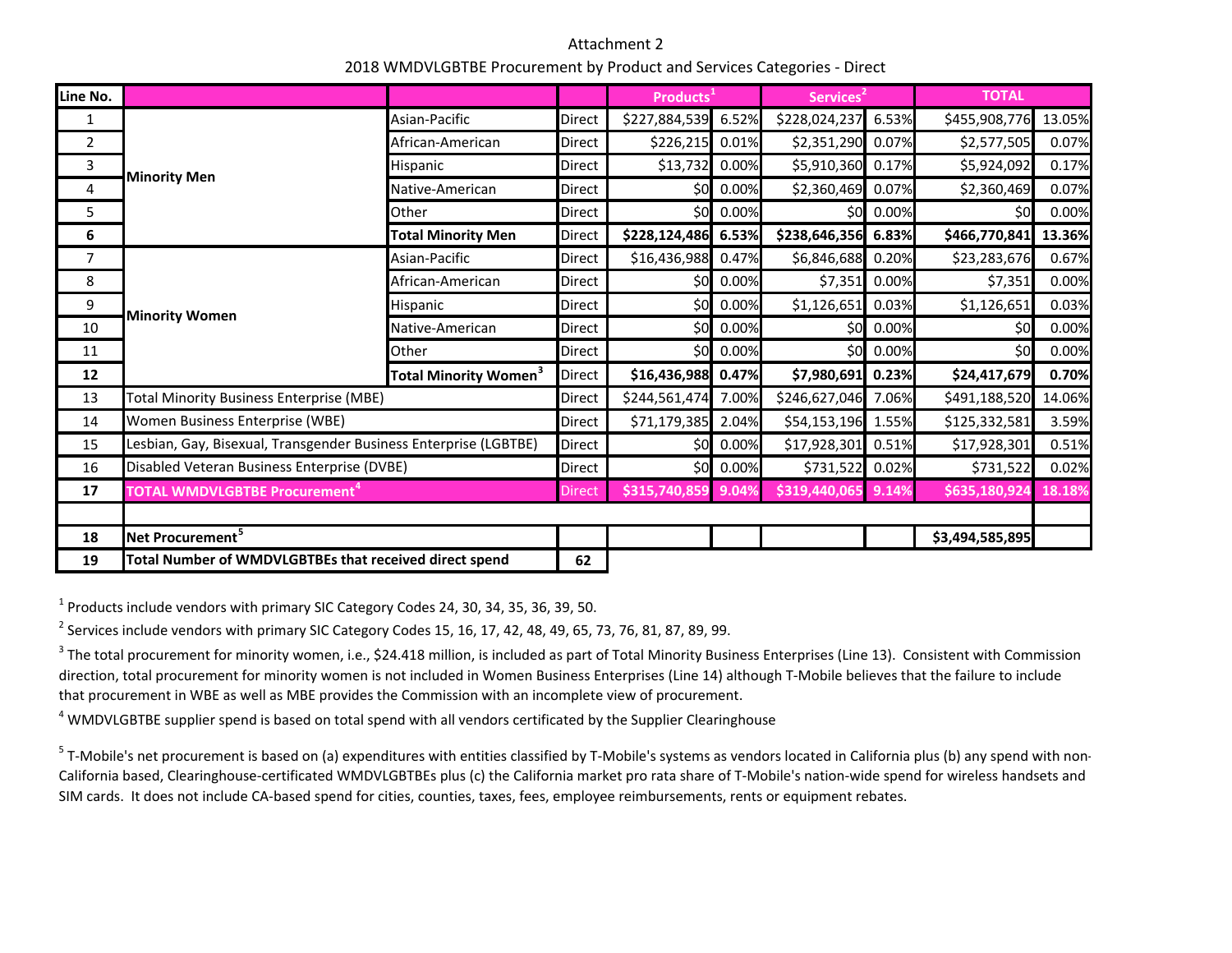#### Attachment 3 2018WMDVLGBTBE Procurement by Product and Services Categories ‐ Sub

| Line No.       |                                             |                                                                  |     | Products <sup>1</sup> |       | Services <sup>2</sup> |       | <b>TOTAL</b>    |       |
|----------------|---------------------------------------------|------------------------------------------------------------------|-----|-----------------------|-------|-----------------------|-------|-----------------|-------|
| $\mathbf{1}$   |                                             | Asian-Pacific                                                    | Sub | \$6,558,069           | 0.19% | \$7,127,138           | 0.20% | \$13,685,207    | 0.39% |
| $\overline{2}$ |                                             | African-American                                                 | Sub | \$9,506,915           | 0.27% | \$15,825,714          | 0.45% | \$25,332,629    | 0.72% |
| 3              |                                             | Hispanic                                                         | Sub | \$2,479,100           | 0.07% | \$2,593,831           | 0.07% | \$5,072,931     | 0.15% |
| $\overline{4}$ | <b>Minority Men</b>                         | Native-American                                                  | Sub | \$409,080             | 0.01% | \$991,844             | 0.03% | \$1,400,924     | 0.04% |
| 5              |                                             | Other                                                            | Sub | \$0                   | 0.00% | \$3,339,951           | 0.10% | \$3,339,951     | 0.10% |
| 6              |                                             | Total Minority Men                                               | Sub | \$18,953,164          | 0.54% | \$29,878,478          | 0.85% | \$48,831,642    | 1.40% |
| $\overline{7}$ |                                             | Asian-Pacific                                                    | Sub | \$0                   | 0.00% | \$481,811             | 0.01% | \$481,811       | 0.01% |
| 8              |                                             | African-American                                                 | Sub | \$0                   | 0.00% | \$0                   | 0.00% | \$0             | 0.00% |
| 9              |                                             | Hispanic                                                         | Sub | \$0                   | 0.00% | \$869                 | 0.00% | \$869           | 0.00% |
| 10             | <b>Minority Women</b>                       | Native-American                                                  | Sub | \$0                   | 0.00% | \$0                   | 0.00% | \$0             | 0.00% |
| 11             |                                             | Other                                                            | Sub | \$0                   | 0.00% | \$0                   | 0.00% | \$0             | 0.00% |
| 12             |                                             | Total Minority Women <sup>3</sup>                                | Sub | \$0                   | 0.00% | \$482,680             | 0.01% | \$482,680       | 0.01% |
| 13             | Total Minority Business Enterprise (MBE)    |                                                                  | Sub | \$18,953,164          | 0.54% | \$30,361,158          | 0.87% | \$49,314,322    | 1.41% |
| 14             | Women Business Enterprise (WBE)             |                                                                  | Sub | \$32,696,801          | 0.94% | \$22,249,516          | 0.64% | \$54,946,317    | 1.57% |
| 15             |                                             | Lesbian, Gay, Bisexual, Transgender Business Enterprise (LGBTBE) | Sub | \$83                  | 0.00% | \$55,769              | 0.00% | \$55,852        | 0.00% |
| 16             | Disabled Veteran Business Enterprise (DVBE) |                                                                  | Sub | \$768,783             | 0.02% | \$448,809             | 0.01% | \$1,217,592     | 0.03% |
| 17             | <b>FOTAL WMDVLGBTBE Procurement </b>        |                                                                  | Sub | \$52,418,831          | 1.50% | \$53,115,252          | 1.52% | \$105,534,083   | 3.02% |
|                |                                             |                                                                  |     |                       |       |                       |       |                 |       |
| 18             | Net Procurement <sup>5</sup>                |                                                                  |     | \$3,494,585,895       |       | \$3,494,585,895       |       | \$3,494,585,895 |       |

 $<sup>1</sup>$  Products include vendors with primary SIC Category Codes 24, 30, 34, 35, 36, 39, 50.</sup>

<sup>2</sup> Services include vendors with primary SIC Category Codes 15, 16, 17, 42, 48, 49, 65, 73, 76, 81, 87, 89, 99.

<sup>3</sup> The total Tier II procurement for minority women, i.e., \$482.7 thousand, is included as part of Total Minority Business Enterprises (Line 13). Consistent with Commission direction, total procurement for minority women is not included in Women Business Enterprises (Line 14) although T‐Mobile believes that the failure to include that procurement in WBE as well as MBE provides the Commission with an incomplete view of procurement.

 $^4$  WMDVLGBTBE supplier spend is based on total spend with all vendors certificated by the Supplier Clearinghouse

5 T‐Mobile's net procurement is based on (a) expenditures with entities classified by T‐Mobile's systems as vendors located in California plus (b) any spend with non‐California based, Clearinghouse‐certificated WMDVLGBTBEs plus (c) the California market pro rata share of T‐Mobile's nation‐wide spend for wireless handsets and SIM cards. It does not include CA‐based spend for cities, counties, taxes, fees, employee reimbursements, rents or equipment rebates.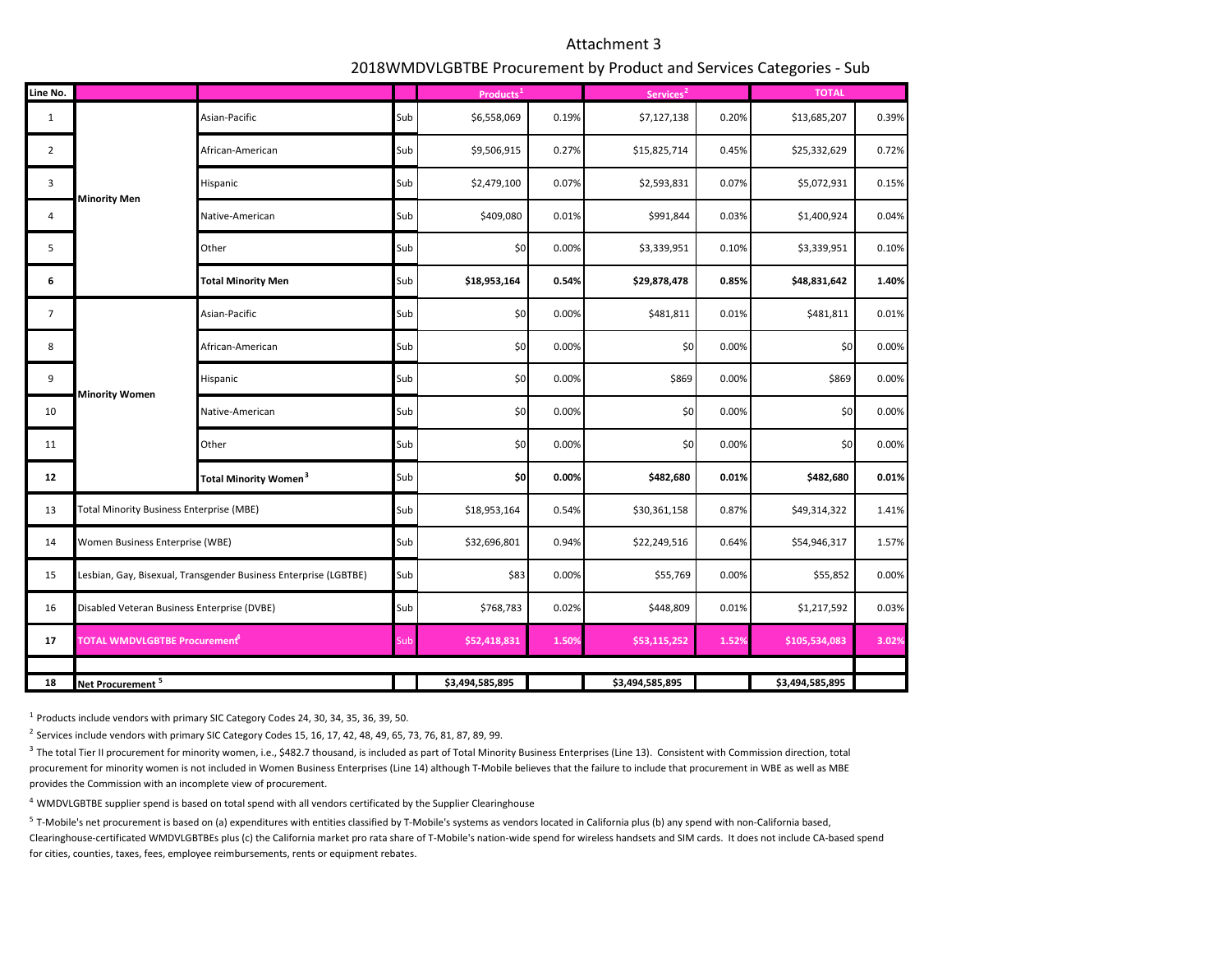#### Attachment 4D 2018WMDVLGBTBE Detail by SIC ‐ Direct

| <b>Business</b><br><b>Businss</b><br><b>Bisexual, Transgender</b><br><b>Disabled Veterans</b><br><b>Asian Pacific</b><br>African American<br><b>Hispanic</b><br><b>Native American</b><br>Other<br><b>Business Enterprise</b><br><b>Total</b><br><b>Enterprise</b><br><b>Enterprise</b><br><b>Business</b><br><b>SIC Code</b><br>(MBE)<br>(WBE)<br>(LGBTBE)<br>nterprise (DVBE)<br><b>WMDVLGBTBI</b><br><b>Total Dollars</b><br><b>SIC Code Description</b><br>Male<br>Male<br>Male<br>Female<br>Male<br>فأجاب<br>Female<br>ema<br>ama<br>s l<br>Building Construction - General Contractors &<br>\$0<br>\$0<br>\$0<br>\$0<br>\$0<br>\$0<br>\$0<br>\$0<br>\$0<br>\$0<br>\$0<br>\$0<br>\$0<br>\$0<br>\$15.795.528<br>15<br>0.00%<br>0.00%<br>0.00%<br>0.00%<br>0.00%<br>0.00%<br>0.00%<br>0.00%<br>0.00%<br>0.00%<br>0.00%<br>0.00%<br>0.00%<br>0.00%<br>0.00%<br>0.452%<br><b>Operative Builders</b><br>Heavy Construction, Exepct Building Construction - \$<br>\$0<br>\$0<br>\$503,540<br>\$0<br>\$0<br>\$0<br>50<br>\$0<br>\$0<br>\$0<br>\$503,540<br>\$4,210,450<br>\$0<br>\$9,745<br>\$4,723,734<br>\$10,483,758<br>16<br>0.00%<br>0.00%<br>0.00%<br>0.00%<br>0.00%<br>0.00%<br>0.00%<br>0.00%<br>0.00%<br>Contractors<br>0.01%<br>0.00%<br>0.01%<br>0.12%<br>0.00%<br>0.14%<br>0.300%<br>\$0<br>\$0<br>\$0<br>\$155.540<br>\$0<br>\$132.301<br>\$0<br>\$2.360.469.03<br>\$0<br>\$0<br>\$0<br>\$2,648,310<br>\$407.447<br>\$0<br>\$3,055,758<br>\$15,376,178<br>17<br>Contructions - Special Trade Contractors<br>0.00%<br>0.00%<br>0.00%<br>0.00%<br>0.00%<br>0.00%<br>0.00%<br>0.00%<br>0.00%<br>0.00%<br>0.08%<br>0.01%<br>0.09%<br>0.440%<br>0.00%<br>0.07%<br>\$0<br>\$0<br>\$0<br>\$0<br>\$0<br>\$0<br>\$0<br>\$0<br>\$0<br>\$0<br>\$0<br>\$0<br>\$0<br>\$69,892<br>\$0<br>\$0<br>24<br>Lumber and Wood Products, Except Furniture<br>0.00%<br>0.00%<br>0.00%<br>0.00%<br>0.00%<br>0.00%<br>0.00%<br>0.00%<br>0.00%<br>0.00%<br>0.00%<br>0.00%<br>0.00%<br>0.00%<br>0.00%<br>0.002%<br>\$0<br>\$0<br>\$0<br>\$0<br>\$0<br>\$0<br>\$0<br>\$0<br>\$0<br>\$0<br>\$3,051,829<br>\$0<br>\$0<br>\$3,051,829<br>\$349,459<br>\$0<br>Rubber and Miscellaneous Plastic Products<br>30<br>0.00%<br>0.00%<br>0.00%<br>0.00%<br>0.00%<br>0.00%<br>0.00%<br>0.00%<br>0.00%<br>0.00%<br>0.00%<br>0.09%<br>0.00%<br>0.00%<br>0.09%<br>0.010%<br>Fabricated Metal Products, Except Machinery &<br>\$0<br>\$0<br>\$0<br>\$0<br>\$13,732<br>\$0<br>50<br>50<br>\$0<br>\$0<br>\$13.732<br>\$0<br>\$0<br>\$0<br>\$13,732<br>\$174,729<br>34<br>0.00%<br>0.00%<br>0.00%<br>0.00%<br>0.00%<br>0.00%<br>0.00%<br>0.00%<br>0.00%<br>0.00%<br>0.00%<br>0.0004%<br>0.005%<br><b>Transport Equipment</b><br>0.00%<br>0.00%<br>0.00%<br>\$0<br>\$0<br>\$226,215<br>\$0<br>\$0<br>\$0<br>\$0<br>\$0<br>\$0<br>\$0<br>\$226,215<br>\$0<br>\$0<br>Industrial and Commercial Machinery and<br>\$59,759,188<br>\$59,985,403<br>\$103,719,309<br>35<br>0.00%<br>0.00%<br>0.00%<br>0.00%<br>0.00%<br>0.00%<br>0.01%<br>0.00%<br>0.00%<br>0.00%<br>0.00%<br>0.00%<br>0.01%<br>1.71%<br>1.72%<br>2.968%<br><b>Computer Equipment</b><br>Electronic, Electrical Equipment & Components,<br>\$0<br>\$0<br>\$29,655,327<br>\$0<br>\$0<br>\$0<br>\$0<br>\$0<br>\$0<br>\$0<br>\$0<br>\$29,655,327<br>\$6,131,211<br>\$0<br>\$35,786,538<br>\$34,596,400<br>36<br>0.85%<br>0.00%<br>0.00%<br>0.00%<br>0.00%<br>0.00%<br>0.00%<br>0.00%<br>0.00%<br>0.85%<br>0.18%<br>0.00%<br>0.00%<br>1.02%<br>0.990%<br>0.00%<br><b>Except Computer Equipment</b><br>$\mathsf{S}$<br>\$0<br>\$0<br>\$0<br>\$0<br>\$0<br>\$0<br>\$0<br>50<br>\$0<br>50<br>50<br>\$0<br>50<br>\$1,954,490<br>\$1,954,490<br>\$5,416,608<br>39<br>Miscellaneous Manufacturing Industries<br>%<br>0.00%<br>0.00%<br>0.00%<br>0.00%<br>0.00%<br>0.00%<br>0.00%<br>0.00%<br>0.00%<br>0.00%<br>0.00%<br>0.00%<br>0.00%<br>0.06%<br>0.06%<br>0.155%<br>$\overline{\mathsf{S}}$<br>\$301,601<br>\$0<br>\$0<br>\$0<br>\$0<br>\$0<br>\$0<br>\$301,601<br>\$0<br>\$0<br>\$0<br>\$0<br>\$0<br>\$0<br>\$301,601<br>\$1,292,997<br>42<br>Motor Freight Transportation<br>%<br>0.00%<br>0.00%<br>0.00%<br>0.00%<br>0.00%<br>0.00%<br>0.00%<br>0.00%<br>0.01%<br>0.00%<br>0.00%<br>0.00%<br>0.01%<br>0.00%<br>0.01%<br>0.037%<br>\$0<br>\$0<br>50<br>\$0<br>\$0<br>\$0<br>\$0<br>\$33,678,766<br>\$0<br>\$0<br>\$4,642,05<br>\$0<br>\$38,320,820<br>\$11,725<br>\$38,332,545<br>\$56,472,508<br>48<br>Communications<br>0.00%<br>0.96%<br>0.00%<br>0.00%<br>0.00%<br>0.00%<br>0.00%<br>0.00%<br>$0.00\%$<br>1.10%<br>0.00%<br>0.00%<br>0.00%<br>1.10%<br>1.616%<br>0.13%<br>\$0<br>\$0<br>\$0<br>\$0<br>\$0<br>\$0<br>\$0<br>\$0<br>\$0<br>\$0<br>\$0<br>\$0<br>\$0<br>\$0<br>\$0<br>\$5,276,825<br>49<br>Electric, Gas and Sanitary Services<br>0.00%<br>0.00%<br>0.00%<br>0.00%<br>0.00%<br>0.00%<br>0.00%<br>0.00%<br>0.00%<br>0.00%<br>0.00%<br>0.00%<br>0.00%<br>0.00%<br>0.00%<br>0.151%<br>\$0<br>\$0<br>\$198,229,212<br>16,436,988<br>\$0<br>\$0<br>\$0<br>50<br>\$0<br>\$0<br>\$0<br>\$214,666,200<br>\$282,667<br>\$0<br>\$214,948,867<br>\$1,203,989,678<br>50<br>Wholesale Trade - Durable Goods<br>0.00%<br>0.00%<br>0.00%<br>0.00%<br>0.00%<br>0.00%<br>0.00%<br>0.00%<br>0.00%<br>0.00%<br>5.67%<br>0.47%<br>6.14%<br>0.01%<br>6.15%<br>34.453%<br>$\overline{\mathsf{S}}$<br>\$0<br>\$0<br>\$0<br>\$0<br>\$0<br>50<br>\$0<br>\$0<br>50<br>\$269,230<br>\$0<br>\$0<br>\$269,230<br>50<br>\$0<br>\$34,946<br>65<br>Real Estate<br>0.00%<br>0.00%<br>0.00%<br>0.00%<br>0.00%<br>0.00%<br>0.00%<br>0.00%<br>0.00%<br>0.00%<br>0.00%<br>0.00%<br>0.00%<br>0.01%<br>0.01%<br>0.001%<br>$\overline{\mathsf{S}}$<br>\$9,588,975<br>\$2.178.288<br>\$0<br>\$0<br>\$0<br>\$12,685,666<br>\$42,168,898<br>\$17,928,301<br>\$0<br>\$72,782,864<br>\$599,041,914<br>\$84,000<br>\$0<br>\$834,404<br>\$0<br>\$0<br>73<br><b>Business Services</b><br>0.00%<br>0.00%<br>0.00%<br>0.00%<br>0.00%<br>0.00%<br>0.27%<br>0.06%<br>0.00%<br>0.00%<br>0.02%<br>0.36%<br>1.21%<br>0.51%<br>2.08%<br>17.142%<br>s,<br>\$0<br>\$609,824<br>\$0<br>\$0<br>\$0<br>\$0<br>\$0<br>\$0<br>\$0<br>\$0<br>\$609,824<br>\$5,497,209<br>\$0<br>\$0<br>\$6,107,033<br>\$31,416,327<br>76<br>Miscellaneous Repair Services<br>0.00%<br>0.00%<br>0.02%<br>0.00%<br>0.00%<br>0.00%<br>0.00%<br>0.00%<br>0.00%<br>0.00%<br>0.02%<br>0.16%<br>0.00%<br>0.00%<br>0.17%<br>0.899%<br>$\overline{\mathsf{s}}$<br>\$0<br>\$0<br>\$0<br>\$0<br>\$7,351<br>\$0<br>\$1,126,651<br>50<br>\$0<br>\$0<br>\$0<br>\$1,134,002<br>\$680,763<br>\$0<br>\$1,814,765<br>\$36,518,423<br>Legal Services<br>81<br>0.00%<br>0.00%<br>0.00%<br>0.00%<br>0.00%<br>0.00%<br>0.00%<br>0.00%<br>0.03%<br>0.02%<br>0.00%<br>0.00%<br>0.05%<br>1.045%<br>0.03%<br>0.00%<br>50<br>\$0<br>Engineering, Accounting, Research, Management<br>$\mathsf{S}$<br>\$678.408<br>\$3.903.037<br>\$1.725.721<br>\$0<br>50<br>\$0<br>\$0<br>\$0<br>\$0<br>\$6.307.166<br>\$777.518<br>\$0<br>\$7,084,684<br>\$196,919,915<br>87<br>0.00%<br>0.00%<br>0.00%<br>0.00%<br>& Related Services<br>0.02%<br>0.11%<br>0.05%<br>0.00%<br>0.00%<br>0.00%<br>0.00%<br>0.18%<br>0.02%<br>0.00%<br>0.20%<br>5.635%<br>$\mathsf{S}$<br>\$0<br>\$0<br>50<br>\$0<br>\$0<br>\$0<br>\$0<br>\$184,078,089<br>\$0<br>\$0<br>\$0<br>\$0<br>\$184,078,089<br>\$129,958<br>\$184,208,046<br>\$9,959,570<br>89<br>Services, Not Elsewhere Classified<br>0.00%<br>0.00%<br>0.00%<br>0.00%<br>0.00%<br>0.00%<br>0.00%<br>5.27%<br>5.27%<br>0.00%<br>0.00%<br>0.00%<br>0.00%<br>5.27%<br>0.00%<br>0.285%<br>$\mathsf{S}$<br>\$0<br>\$0<br>\$721,777<br>\$0<br>\$38,029<br>\$0<br>\$0<br>\$0<br>\$0<br>\$0<br>\$0<br>\$0<br>\$38,029<br>\$0<br>\$759,806<br>\$115,810,577<br>Nonclassifiable Establishments<br>99<br>%<br>0.00%<br>0.00%<br>0.00%<br>0.00%<br>0.00%<br>0.00%<br>0.00%<br>0.00%<br>0.00%<br>0.00%<br>0.00%<br>0.02%<br>0.00%<br>0.00%<br>0.02%<br>3.314%<br>$\mathsf{s}$<br>\$0<br>\$0<br>\$0<br>\$0<br>\$0<br>\$0<br>\$0<br>\$0<br>\$0<br>\$0<br>\$0<br>\$0<br>\$0<br>\$0<br>Various SIC categories of which there is no<br>\$0<br>\$1,051,870,354<br>0.00%<br>0.00%<br>0.00%<br>0.00%<br>0.00%<br>0.00%<br>0.00%<br>0.00%<br>0.00%<br>0.00%<br>0.00%<br>0.00%<br><b>WMDVLGBTBE Spend</b><br>0.00%<br>0.00%<br>0.00%<br>30.100%<br>\$731.522<br>\$23.283.676<br>\$5.924.092<br>\$0\$<br>\$0<br>\$491.188.520<br>\$125.332.581<br>\$3,494,585,895<br>\$455.908.776<br>\$2.577.505<br>\$7.351<br>\$1.126.651<br>\$2,360,469<br>\$17.928.301<br>\$635.180.924<br>-SO<br>Total<br>13.05%<br>$0.00\%$ 0.00%<br>3.59%<br>0.51%<br>0.02%<br>18.18%<br>100.00%<br>0.67%<br>0.07%<br>0.00%<br>0.03%<br>0.07%<br>0.00%<br>14.06%<br>0.17% |  |  |  |  |  |  |  |  |  |  | Minority | Women | Lesbian, Gay, |  |  |  |
|--------------------------------------------------------------------------------------------------------------------------------------------------------------------------------------------------------------------------------------------------------------------------------------------------------------------------------------------------------------------------------------------------------------------------------------------------------------------------------------------------------------------------------------------------------------------------------------------------------------------------------------------------------------------------------------------------------------------------------------------------------------------------------------------------------------------------------------------------------------------------------------------------------------------------------------------------------------------------------------------------------------------------------------------------------------------------------------------------------------------------------------------------------------------------------------------------------------------------------------------------------------------------------------------------------------------------------------------------------------------------------------------------------------------------------------------------------------------------------------------------------------------------------------------------------------------------------------------------------------------------------------------------------------------------------------------------------------------------------------------------------------------------------------------------------------------------------------------------------------------------------------------------------------------------------------------------------------------------------------------------------------------------------------------------------------------------------------------------------------------------------------------------------------------------------------------------------------------------------------------------------------------------------------------------------------------------------------------------------------------------------------------------------------------------------------------------------------------------------------------------------------------------------------------------------------------------------------------------------------------------------------------------------------------------------------------------------------------------------------------------------------------------------------------------------------------------------------------------------------------------------------------------------------------------------------------------------------------------------------------------------------------------------------------------------------------------------------------------------------------------------------------------------------------------------------------------------------------------------------------------------------------------------------------------------------------------------------------------------------------------------------------------------------------------------------------------------------------------------------------------------------------------------------------------------------------------------------------------------------------------------------------------------------------------------------------------------------------------------------------------------------------------------------------------------------------------------------------------------------------------------------------------------------------------------------------------------------------------------------------------------------------------------------------------------------------------------------------------------------------------------------------------------------------------------------------------------------------------------------------------------------------------------------------------------------------------------------------------------------------------------------------------------------------------------------------------------------------------------------------------------------------------------------------------------------------------------------------------------------------------------------------------------------------------------------------------------------------------------------------------------------------------------------------------------------------------------------------------------------------------------------------------------------------------------------------------------------------------------------------------------------------------------------------------------------------------------------------------------------------------------------------------------------------------------------------------------------------------------------------------------------------------------------------------------------------------------------------------------------------------------------------------------------------------------------------------------------------------------------------------------------------------------------------------------------------------------------------------------------------------------------------------------------------------------------------------------------------------------------------------------------------------------------------------------------------------------------------------------------------------------------------------------------------------------------------------------------------------------------------------------------------------------------------------------------------------------------------------------------------------------------------------------------------------------------------------------------------------------------------------------------------------------------------------------------------------------------------------------------------------------------------------------------------------------------------------------------------------------------------------------------------------------------------------------------------------------------------------------------------------------------------------------------------------------------------------------------------------------------------------------------------------------------------------------------------------------------------------------------------------------------------------------------------------------------------------------------------------------------------------------------------------------------------------------------------------------------------------------------------------------------------------------------------------------------------------------------------------------------------------------------------------------------------------------------------------------------------------------------------------------------------------------------------------------------------------------------------------------------------------------------------------------------------------------------------------------------------------------------------------------------------------------------------------------------------------------------------------------------------------------------------------------------------------------------------------------------------------------------------------------------------------------------------------------------------------------------------------------------------------------------------------------------------------------------------------------------------------------------------------------------------------------------------------------------------------------------------------------------------------------------------------------------------------------------------------------------------------------------------------------------------------------------------------------------------------------------------------------------------------------------------------------------------------------------------------------------------------------------------------------------------------------------------------|--|--|--|--|--|--|--|--|--|--|----------|-------|---------------|--|--|--|
|                                                                                                                                                                                                                                                                                                                                                                                                                                                                                                                                                                                                                                                                                                                                                                                                                                                                                                                                                                                                                                                                                                                                                                                                                                                                                                                                                                                                                                                                                                                                                                                                                                                                                                                                                                                                                                                                                                                                                                                                                                                                                                                                                                                                                                                                                                                                                                                                                                                                                                                                                                                                                                                                                                                                                                                                                                                                                                                                                                                                                                                                                                                                                                                                                                                                                                                                                                                                                                                                                                                                                                                                                                                                                                                                                                                                                                                                                                                                                                                                                                                                                                                                                                                                                                                                                                                                                                                                                                                                                                                                                                                                                                                                                                                                                                                                                                                                                                                                                                                                                                                                                                                                                                                                                                                                                                                                                                                                                                                                                                                                                                                                                                                                                                                                                                                                                                                                                                                                                                                                                                                                                                                                                                                                                                                                                                                                                                                                                                                                                                                                                                                                                                                                                                                                                                                                                                                                                                                                                                                                                                                                                                                                                                                                                                                                                                                                                                                                                                                                                                                                                                                                                                                                                                                                                                                                                                                                                                                                                                                                                                                                                                                                                                                                                                                                                                                                                                                                                                                                                                                                                                                                                                                                          |  |  |  |  |  |  |  |  |  |  |          |       |               |  |  |  |
|                                                                                                                                                                                                                                                                                                                                                                                                                                                                                                                                                                                                                                                                                                                                                                                                                                                                                                                                                                                                                                                                                                                                                                                                                                                                                                                                                                                                                                                                                                                                                                                                                                                                                                                                                                                                                                                                                                                                                                                                                                                                                                                                                                                                                                                                                                                                                                                                                                                                                                                                                                                                                                                                                                                                                                                                                                                                                                                                                                                                                                                                                                                                                                                                                                                                                                                                                                                                                                                                                                                                                                                                                                                                                                                                                                                                                                                                                                                                                                                                                                                                                                                                                                                                                                                                                                                                                                                                                                                                                                                                                                                                                                                                                                                                                                                                                                                                                                                                                                                                                                                                                                                                                                                                                                                                                                                                                                                                                                                                                                                                                                                                                                                                                                                                                                                                                                                                                                                                                                                                                                                                                                                                                                                                                                                                                                                                                                                                                                                                                                                                                                                                                                                                                                                                                                                                                                                                                                                                                                                                                                                                                                                                                                                                                                                                                                                                                                                                                                                                                                                                                                                                                                                                                                                                                                                                                                                                                                                                                                                                                                                                                                                                                                                                                                                                                                                                                                                                                                                                                                                                                                                                                                                                          |  |  |  |  |  |  |  |  |  |  |          |       |               |  |  |  |
|                                                                                                                                                                                                                                                                                                                                                                                                                                                                                                                                                                                                                                                                                                                                                                                                                                                                                                                                                                                                                                                                                                                                                                                                                                                                                                                                                                                                                                                                                                                                                                                                                                                                                                                                                                                                                                                                                                                                                                                                                                                                                                                                                                                                                                                                                                                                                                                                                                                                                                                                                                                                                                                                                                                                                                                                                                                                                                                                                                                                                                                                                                                                                                                                                                                                                                                                                                                                                                                                                                                                                                                                                                                                                                                                                                                                                                                                                                                                                                                                                                                                                                                                                                                                                                                                                                                                                                                                                                                                                                                                                                                                                                                                                                                                                                                                                                                                                                                                                                                                                                                                                                                                                                                                                                                                                                                                                                                                                                                                                                                                                                                                                                                                                                                                                                                                                                                                                                                                                                                                                                                                                                                                                                                                                                                                                                                                                                                                                                                                                                                                                                                                                                                                                                                                                                                                                                                                                                                                                                                                                                                                                                                                                                                                                                                                                                                                                                                                                                                                                                                                                                                                                                                                                                                                                                                                                                                                                                                                                                                                                                                                                                                                                                                                                                                                                                                                                                                                                                                                                                                                                                                                                                                                          |  |  |  |  |  |  |  |  |  |  |          |       |               |  |  |  |
|                                                                                                                                                                                                                                                                                                                                                                                                                                                                                                                                                                                                                                                                                                                                                                                                                                                                                                                                                                                                                                                                                                                                                                                                                                                                                                                                                                                                                                                                                                                                                                                                                                                                                                                                                                                                                                                                                                                                                                                                                                                                                                                                                                                                                                                                                                                                                                                                                                                                                                                                                                                                                                                                                                                                                                                                                                                                                                                                                                                                                                                                                                                                                                                                                                                                                                                                                                                                                                                                                                                                                                                                                                                                                                                                                                                                                                                                                                                                                                                                                                                                                                                                                                                                                                                                                                                                                                                                                                                                                                                                                                                                                                                                                                                                                                                                                                                                                                                                                                                                                                                                                                                                                                                                                                                                                                                                                                                                                                                                                                                                                                                                                                                                                                                                                                                                                                                                                                                                                                                                                                                                                                                                                                                                                                                                                                                                                                                                                                                                                                                                                                                                                                                                                                                                                                                                                                                                                                                                                                                                                                                                                                                                                                                                                                                                                                                                                                                                                                                                                                                                                                                                                                                                                                                                                                                                                                                                                                                                                                                                                                                                                                                                                                                                                                                                                                                                                                                                                                                                                                                                                                                                                                                                          |  |  |  |  |  |  |  |  |  |  |          |       |               |  |  |  |
|                                                                                                                                                                                                                                                                                                                                                                                                                                                                                                                                                                                                                                                                                                                                                                                                                                                                                                                                                                                                                                                                                                                                                                                                                                                                                                                                                                                                                                                                                                                                                                                                                                                                                                                                                                                                                                                                                                                                                                                                                                                                                                                                                                                                                                                                                                                                                                                                                                                                                                                                                                                                                                                                                                                                                                                                                                                                                                                                                                                                                                                                                                                                                                                                                                                                                                                                                                                                                                                                                                                                                                                                                                                                                                                                                                                                                                                                                                                                                                                                                                                                                                                                                                                                                                                                                                                                                                                                                                                                                                                                                                                                                                                                                                                                                                                                                                                                                                                                                                                                                                                                                                                                                                                                                                                                                                                                                                                                                                                                                                                                                                                                                                                                                                                                                                                                                                                                                                                                                                                                                                                                                                                                                                                                                                                                                                                                                                                                                                                                                                                                                                                                                                                                                                                                                                                                                                                                                                                                                                                                                                                                                                                                                                                                                                                                                                                                                                                                                                                                                                                                                                                                                                                                                                                                                                                                                                                                                                                                                                                                                                                                                                                                                                                                                                                                                                                                                                                                                                                                                                                                                                                                                                                                          |  |  |  |  |  |  |  |  |  |  |          |       |               |  |  |  |
|                                                                                                                                                                                                                                                                                                                                                                                                                                                                                                                                                                                                                                                                                                                                                                                                                                                                                                                                                                                                                                                                                                                                                                                                                                                                                                                                                                                                                                                                                                                                                                                                                                                                                                                                                                                                                                                                                                                                                                                                                                                                                                                                                                                                                                                                                                                                                                                                                                                                                                                                                                                                                                                                                                                                                                                                                                                                                                                                                                                                                                                                                                                                                                                                                                                                                                                                                                                                                                                                                                                                                                                                                                                                                                                                                                                                                                                                                                                                                                                                                                                                                                                                                                                                                                                                                                                                                                                                                                                                                                                                                                                                                                                                                                                                                                                                                                                                                                                                                                                                                                                                                                                                                                                                                                                                                                                                                                                                                                                                                                                                                                                                                                                                                                                                                                                                                                                                                                                                                                                                                                                                                                                                                                                                                                                                                                                                                                                                                                                                                                                                                                                                                                                                                                                                                                                                                                                                                                                                                                                                                                                                                                                                                                                                                                                                                                                                                                                                                                                                                                                                                                                                                                                                                                                                                                                                                                                                                                                                                                                                                                                                                                                                                                                                                                                                                                                                                                                                                                                                                                                                                                                                                                                                          |  |  |  |  |  |  |  |  |  |  |          |       |               |  |  |  |
|                                                                                                                                                                                                                                                                                                                                                                                                                                                                                                                                                                                                                                                                                                                                                                                                                                                                                                                                                                                                                                                                                                                                                                                                                                                                                                                                                                                                                                                                                                                                                                                                                                                                                                                                                                                                                                                                                                                                                                                                                                                                                                                                                                                                                                                                                                                                                                                                                                                                                                                                                                                                                                                                                                                                                                                                                                                                                                                                                                                                                                                                                                                                                                                                                                                                                                                                                                                                                                                                                                                                                                                                                                                                                                                                                                                                                                                                                                                                                                                                                                                                                                                                                                                                                                                                                                                                                                                                                                                                                                                                                                                                                                                                                                                                                                                                                                                                                                                                                                                                                                                                                                                                                                                                                                                                                                                                                                                                                                                                                                                                                                                                                                                                                                                                                                                                                                                                                                                                                                                                                                                                                                                                                                                                                                                                                                                                                                                                                                                                                                                                                                                                                                                                                                                                                                                                                                                                                                                                                                                                                                                                                                                                                                                                                                                                                                                                                                                                                                                                                                                                                                                                                                                                                                                                                                                                                                                                                                                                                                                                                                                                                                                                                                                                                                                                                                                                                                                                                                                                                                                                                                                                                                                                          |  |  |  |  |  |  |  |  |  |  |          |       |               |  |  |  |
|                                                                                                                                                                                                                                                                                                                                                                                                                                                                                                                                                                                                                                                                                                                                                                                                                                                                                                                                                                                                                                                                                                                                                                                                                                                                                                                                                                                                                                                                                                                                                                                                                                                                                                                                                                                                                                                                                                                                                                                                                                                                                                                                                                                                                                                                                                                                                                                                                                                                                                                                                                                                                                                                                                                                                                                                                                                                                                                                                                                                                                                                                                                                                                                                                                                                                                                                                                                                                                                                                                                                                                                                                                                                                                                                                                                                                                                                                                                                                                                                                                                                                                                                                                                                                                                                                                                                                                                                                                                                                                                                                                                                                                                                                                                                                                                                                                                                                                                                                                                                                                                                                                                                                                                                                                                                                                                                                                                                                                                                                                                                                                                                                                                                                                                                                                                                                                                                                                                                                                                                                                                                                                                                                                                                                                                                                                                                                                                                                                                                                                                                                                                                                                                                                                                                                                                                                                                                                                                                                                                                                                                                                                                                                                                                                                                                                                                                                                                                                                                                                                                                                                                                                                                                                                                                                                                                                                                                                                                                                                                                                                                                                                                                                                                                                                                                                                                                                                                                                                                                                                                                                                                                                                                                          |  |  |  |  |  |  |  |  |  |  |          |       |               |  |  |  |
|                                                                                                                                                                                                                                                                                                                                                                                                                                                                                                                                                                                                                                                                                                                                                                                                                                                                                                                                                                                                                                                                                                                                                                                                                                                                                                                                                                                                                                                                                                                                                                                                                                                                                                                                                                                                                                                                                                                                                                                                                                                                                                                                                                                                                                                                                                                                                                                                                                                                                                                                                                                                                                                                                                                                                                                                                                                                                                                                                                                                                                                                                                                                                                                                                                                                                                                                                                                                                                                                                                                                                                                                                                                                                                                                                                                                                                                                                                                                                                                                                                                                                                                                                                                                                                                                                                                                                                                                                                                                                                                                                                                                                                                                                                                                                                                                                                                                                                                                                                                                                                                                                                                                                                                                                                                                                                                                                                                                                                                                                                                                                                                                                                                                                                                                                                                                                                                                                                                                                                                                                                                                                                                                                                                                                                                                                                                                                                                                                                                                                                                                                                                                                                                                                                                                                                                                                                                                                                                                                                                                                                                                                                                                                                                                                                                                                                                                                                                                                                                                                                                                                                                                                                                                                                                                                                                                                                                                                                                                                                                                                                                                                                                                                                                                                                                                                                                                                                                                                                                                                                                                                                                                                                                                          |  |  |  |  |  |  |  |  |  |  |          |       |               |  |  |  |
|                                                                                                                                                                                                                                                                                                                                                                                                                                                                                                                                                                                                                                                                                                                                                                                                                                                                                                                                                                                                                                                                                                                                                                                                                                                                                                                                                                                                                                                                                                                                                                                                                                                                                                                                                                                                                                                                                                                                                                                                                                                                                                                                                                                                                                                                                                                                                                                                                                                                                                                                                                                                                                                                                                                                                                                                                                                                                                                                                                                                                                                                                                                                                                                                                                                                                                                                                                                                                                                                                                                                                                                                                                                                                                                                                                                                                                                                                                                                                                                                                                                                                                                                                                                                                                                                                                                                                                                                                                                                                                                                                                                                                                                                                                                                                                                                                                                                                                                                                                                                                                                                                                                                                                                                                                                                                                                                                                                                                                                                                                                                                                                                                                                                                                                                                                                                                                                                                                                                                                                                                                                                                                                                                                                                                                                                                                                                                                                                                                                                                                                                                                                                                                                                                                                                                                                                                                                                                                                                                                                                                                                                                                                                                                                                                                                                                                                                                                                                                                                                                                                                                                                                                                                                                                                                                                                                                                                                                                                                                                                                                                                                                                                                                                                                                                                                                                                                                                                                                                                                                                                                                                                                                                                                          |  |  |  |  |  |  |  |  |  |  |          |       |               |  |  |  |
|                                                                                                                                                                                                                                                                                                                                                                                                                                                                                                                                                                                                                                                                                                                                                                                                                                                                                                                                                                                                                                                                                                                                                                                                                                                                                                                                                                                                                                                                                                                                                                                                                                                                                                                                                                                                                                                                                                                                                                                                                                                                                                                                                                                                                                                                                                                                                                                                                                                                                                                                                                                                                                                                                                                                                                                                                                                                                                                                                                                                                                                                                                                                                                                                                                                                                                                                                                                                                                                                                                                                                                                                                                                                                                                                                                                                                                                                                                                                                                                                                                                                                                                                                                                                                                                                                                                                                                                                                                                                                                                                                                                                                                                                                                                                                                                                                                                                                                                                                                                                                                                                                                                                                                                                                                                                                                                                                                                                                                                                                                                                                                                                                                                                                                                                                                                                                                                                                                                                                                                                                                                                                                                                                                                                                                                                                                                                                                                                                                                                                                                                                                                                                                                                                                                                                                                                                                                                                                                                                                                                                                                                                                                                                                                                                                                                                                                                                                                                                                                                                                                                                                                                                                                                                                                                                                                                                                                                                                                                                                                                                                                                                                                                                                                                                                                                                                                                                                                                                                                                                                                                                                                                                                                                          |  |  |  |  |  |  |  |  |  |  |          |       |               |  |  |  |
|                                                                                                                                                                                                                                                                                                                                                                                                                                                                                                                                                                                                                                                                                                                                                                                                                                                                                                                                                                                                                                                                                                                                                                                                                                                                                                                                                                                                                                                                                                                                                                                                                                                                                                                                                                                                                                                                                                                                                                                                                                                                                                                                                                                                                                                                                                                                                                                                                                                                                                                                                                                                                                                                                                                                                                                                                                                                                                                                                                                                                                                                                                                                                                                                                                                                                                                                                                                                                                                                                                                                                                                                                                                                                                                                                                                                                                                                                                                                                                                                                                                                                                                                                                                                                                                                                                                                                                                                                                                                                                                                                                                                                                                                                                                                                                                                                                                                                                                                                                                                                                                                                                                                                                                                                                                                                                                                                                                                                                                                                                                                                                                                                                                                                                                                                                                                                                                                                                                                                                                                                                                                                                                                                                                                                                                                                                                                                                                                                                                                                                                                                                                                                                                                                                                                                                                                                                                                                                                                                                                                                                                                                                                                                                                                                                                                                                                                                                                                                                                                                                                                                                                                                                                                                                                                                                                                                                                                                                                                                                                                                                                                                                                                                                                                                                                                                                                                                                                                                                                                                                                                                                                                                                                                          |  |  |  |  |  |  |  |  |  |  |          |       |               |  |  |  |
|                                                                                                                                                                                                                                                                                                                                                                                                                                                                                                                                                                                                                                                                                                                                                                                                                                                                                                                                                                                                                                                                                                                                                                                                                                                                                                                                                                                                                                                                                                                                                                                                                                                                                                                                                                                                                                                                                                                                                                                                                                                                                                                                                                                                                                                                                                                                                                                                                                                                                                                                                                                                                                                                                                                                                                                                                                                                                                                                                                                                                                                                                                                                                                                                                                                                                                                                                                                                                                                                                                                                                                                                                                                                                                                                                                                                                                                                                                                                                                                                                                                                                                                                                                                                                                                                                                                                                                                                                                                                                                                                                                                                                                                                                                                                                                                                                                                                                                                                                                                                                                                                                                                                                                                                                                                                                                                                                                                                                                                                                                                                                                                                                                                                                                                                                                                                                                                                                                                                                                                                                                                                                                                                                                                                                                                                                                                                                                                                                                                                                                                                                                                                                                                                                                                                                                                                                                                                                                                                                                                                                                                                                                                                                                                                                                                                                                                                                                                                                                                                                                                                                                                                                                                                                                                                                                                                                                                                                                                                                                                                                                                                                                                                                                                                                                                                                                                                                                                                                                                                                                                                                                                                                                                                          |  |  |  |  |  |  |  |  |  |  |          |       |               |  |  |  |
|                                                                                                                                                                                                                                                                                                                                                                                                                                                                                                                                                                                                                                                                                                                                                                                                                                                                                                                                                                                                                                                                                                                                                                                                                                                                                                                                                                                                                                                                                                                                                                                                                                                                                                                                                                                                                                                                                                                                                                                                                                                                                                                                                                                                                                                                                                                                                                                                                                                                                                                                                                                                                                                                                                                                                                                                                                                                                                                                                                                                                                                                                                                                                                                                                                                                                                                                                                                                                                                                                                                                                                                                                                                                                                                                                                                                                                                                                                                                                                                                                                                                                                                                                                                                                                                                                                                                                                                                                                                                                                                                                                                                                                                                                                                                                                                                                                                                                                                                                                                                                                                                                                                                                                                                                                                                                                                                                                                                                                                                                                                                                                                                                                                                                                                                                                                                                                                                                                                                                                                                                                                                                                                                                                                                                                                                                                                                                                                                                                                                                                                                                                                                                                                                                                                                                                                                                                                                                                                                                                                                                                                                                                                                                                                                                                                                                                                                                                                                                                                                                                                                                                                                                                                                                                                                                                                                                                                                                                                                                                                                                                                                                                                                                                                                                                                                                                                                                                                                                                                                                                                                                                                                                                                                          |  |  |  |  |  |  |  |  |  |  |          |       |               |  |  |  |
|                                                                                                                                                                                                                                                                                                                                                                                                                                                                                                                                                                                                                                                                                                                                                                                                                                                                                                                                                                                                                                                                                                                                                                                                                                                                                                                                                                                                                                                                                                                                                                                                                                                                                                                                                                                                                                                                                                                                                                                                                                                                                                                                                                                                                                                                                                                                                                                                                                                                                                                                                                                                                                                                                                                                                                                                                                                                                                                                                                                                                                                                                                                                                                                                                                                                                                                                                                                                                                                                                                                                                                                                                                                                                                                                                                                                                                                                                                                                                                                                                                                                                                                                                                                                                                                                                                                                                                                                                                                                                                                                                                                                                                                                                                                                                                                                                                                                                                                                                                                                                                                                                                                                                                                                                                                                                                                                                                                                                                                                                                                                                                                                                                                                                                                                                                                                                                                                                                                                                                                                                                                                                                                                                                                                                                                                                                                                                                                                                                                                                                                                                                                                                                                                                                                                                                                                                                                                                                                                                                                                                                                                                                                                                                                                                                                                                                                                                                                                                                                                                                                                                                                                                                                                                                                                                                                                                                                                                                                                                                                                                                                                                                                                                                                                                                                                                                                                                                                                                                                                                                                                                                                                                                                                          |  |  |  |  |  |  |  |  |  |  |          |       |               |  |  |  |
|                                                                                                                                                                                                                                                                                                                                                                                                                                                                                                                                                                                                                                                                                                                                                                                                                                                                                                                                                                                                                                                                                                                                                                                                                                                                                                                                                                                                                                                                                                                                                                                                                                                                                                                                                                                                                                                                                                                                                                                                                                                                                                                                                                                                                                                                                                                                                                                                                                                                                                                                                                                                                                                                                                                                                                                                                                                                                                                                                                                                                                                                                                                                                                                                                                                                                                                                                                                                                                                                                                                                                                                                                                                                                                                                                                                                                                                                                                                                                                                                                                                                                                                                                                                                                                                                                                                                                                                                                                                                                                                                                                                                                                                                                                                                                                                                                                                                                                                                                                                                                                                                                                                                                                                                                                                                                                                                                                                                                                                                                                                                                                                                                                                                                                                                                                                                                                                                                                                                                                                                                                                                                                                                                                                                                                                                                                                                                                                                                                                                                                                                                                                                                                                                                                                                                                                                                                                                                                                                                                                                                                                                                                                                                                                                                                                                                                                                                                                                                                                                                                                                                                                                                                                                                                                                                                                                                                                                                                                                                                                                                                                                                                                                                                                                                                                                                                                                                                                                                                                                                                                                                                                                                                                                          |  |  |  |  |  |  |  |  |  |  |          |       |               |  |  |  |
|                                                                                                                                                                                                                                                                                                                                                                                                                                                                                                                                                                                                                                                                                                                                                                                                                                                                                                                                                                                                                                                                                                                                                                                                                                                                                                                                                                                                                                                                                                                                                                                                                                                                                                                                                                                                                                                                                                                                                                                                                                                                                                                                                                                                                                                                                                                                                                                                                                                                                                                                                                                                                                                                                                                                                                                                                                                                                                                                                                                                                                                                                                                                                                                                                                                                                                                                                                                                                                                                                                                                                                                                                                                                                                                                                                                                                                                                                                                                                                                                                                                                                                                                                                                                                                                                                                                                                                                                                                                                                                                                                                                                                                                                                                                                                                                                                                                                                                                                                                                                                                                                                                                                                                                                                                                                                                                                                                                                                                                                                                                                                                                                                                                                                                                                                                                                                                                                                                                                                                                                                                                                                                                                                                                                                                                                                                                                                                                                                                                                                                                                                                                                                                                                                                                                                                                                                                                                                                                                                                                                                                                                                                                                                                                                                                                                                                                                                                                                                                                                                                                                                                                                                                                                                                                                                                                                                                                                                                                                                                                                                                                                                                                                                                                                                                                                                                                                                                                                                                                                                                                                                                                                                                                                          |  |  |  |  |  |  |  |  |  |  |          |       |               |  |  |  |
|                                                                                                                                                                                                                                                                                                                                                                                                                                                                                                                                                                                                                                                                                                                                                                                                                                                                                                                                                                                                                                                                                                                                                                                                                                                                                                                                                                                                                                                                                                                                                                                                                                                                                                                                                                                                                                                                                                                                                                                                                                                                                                                                                                                                                                                                                                                                                                                                                                                                                                                                                                                                                                                                                                                                                                                                                                                                                                                                                                                                                                                                                                                                                                                                                                                                                                                                                                                                                                                                                                                                                                                                                                                                                                                                                                                                                                                                                                                                                                                                                                                                                                                                                                                                                                                                                                                                                                                                                                                                                                                                                                                                                                                                                                                                                                                                                                                                                                                                                                                                                                                                                                                                                                                                                                                                                                                                                                                                                                                                                                                                                                                                                                                                                                                                                                                                                                                                                                                                                                                                                                                                                                                                                                                                                                                                                                                                                                                                                                                                                                                                                                                                                                                                                                                                                                                                                                                                                                                                                                                                                                                                                                                                                                                                                                                                                                                                                                                                                                                                                                                                                                                                                                                                                                                                                                                                                                                                                                                                                                                                                                                                                                                                                                                                                                                                                                                                                                                                                                                                                                                                                                                                                                                                          |  |  |  |  |  |  |  |  |  |  |          |       |               |  |  |  |
|                                                                                                                                                                                                                                                                                                                                                                                                                                                                                                                                                                                                                                                                                                                                                                                                                                                                                                                                                                                                                                                                                                                                                                                                                                                                                                                                                                                                                                                                                                                                                                                                                                                                                                                                                                                                                                                                                                                                                                                                                                                                                                                                                                                                                                                                                                                                                                                                                                                                                                                                                                                                                                                                                                                                                                                                                                                                                                                                                                                                                                                                                                                                                                                                                                                                                                                                                                                                                                                                                                                                                                                                                                                                                                                                                                                                                                                                                                                                                                                                                                                                                                                                                                                                                                                                                                                                                                                                                                                                                                                                                                                                                                                                                                                                                                                                                                                                                                                                                                                                                                                                                                                                                                                                                                                                                                                                                                                                                                                                                                                                                                                                                                                                                                                                                                                                                                                                                                                                                                                                                                                                                                                                                                                                                                                                                                                                                                                                                                                                                                                                                                                                                                                                                                                                                                                                                                                                                                                                                                                                                                                                                                                                                                                                                                                                                                                                                                                                                                                                                                                                                                                                                                                                                                                                                                                                                                                                                                                                                                                                                                                                                                                                                                                                                                                                                                                                                                                                                                                                                                                                                                                                                                                                          |  |  |  |  |  |  |  |  |  |  |          |       |               |  |  |  |
|                                                                                                                                                                                                                                                                                                                                                                                                                                                                                                                                                                                                                                                                                                                                                                                                                                                                                                                                                                                                                                                                                                                                                                                                                                                                                                                                                                                                                                                                                                                                                                                                                                                                                                                                                                                                                                                                                                                                                                                                                                                                                                                                                                                                                                                                                                                                                                                                                                                                                                                                                                                                                                                                                                                                                                                                                                                                                                                                                                                                                                                                                                                                                                                                                                                                                                                                                                                                                                                                                                                                                                                                                                                                                                                                                                                                                                                                                                                                                                                                                                                                                                                                                                                                                                                                                                                                                                                                                                                                                                                                                                                                                                                                                                                                                                                                                                                                                                                                                                                                                                                                                                                                                                                                                                                                                                                                                                                                                                                                                                                                                                                                                                                                                                                                                                                                                                                                                                                                                                                                                                                                                                                                                                                                                                                                                                                                                                                                                                                                                                                                                                                                                                                                                                                                                                                                                                                                                                                                                                                                                                                                                                                                                                                                                                                                                                                                                                                                                                                                                                                                                                                                                                                                                                                                                                                                                                                                                                                                                                                                                                                                                                                                                                                                                                                                                                                                                                                                                                                                                                                                                                                                                                                                          |  |  |  |  |  |  |  |  |  |  |          |       |               |  |  |  |
|                                                                                                                                                                                                                                                                                                                                                                                                                                                                                                                                                                                                                                                                                                                                                                                                                                                                                                                                                                                                                                                                                                                                                                                                                                                                                                                                                                                                                                                                                                                                                                                                                                                                                                                                                                                                                                                                                                                                                                                                                                                                                                                                                                                                                                                                                                                                                                                                                                                                                                                                                                                                                                                                                                                                                                                                                                                                                                                                                                                                                                                                                                                                                                                                                                                                                                                                                                                                                                                                                                                                                                                                                                                                                                                                                                                                                                                                                                                                                                                                                                                                                                                                                                                                                                                                                                                                                                                                                                                                                                                                                                                                                                                                                                                                                                                                                                                                                                                                                                                                                                                                                                                                                                                                                                                                                                                                                                                                                                                                                                                                                                                                                                                                                                                                                                                                                                                                                                                                                                                                                                                                                                                                                                                                                                                                                                                                                                                                                                                                                                                                                                                                                                                                                                                                                                                                                                                                                                                                                                                                                                                                                                                                                                                                                                                                                                                                                                                                                                                                                                                                                                                                                                                                                                                                                                                                                                                                                                                                                                                                                                                                                                                                                                                                                                                                                                                                                                                                                                                                                                                                                                                                                                                                          |  |  |  |  |  |  |  |  |  |  |          |       |               |  |  |  |
|                                                                                                                                                                                                                                                                                                                                                                                                                                                                                                                                                                                                                                                                                                                                                                                                                                                                                                                                                                                                                                                                                                                                                                                                                                                                                                                                                                                                                                                                                                                                                                                                                                                                                                                                                                                                                                                                                                                                                                                                                                                                                                                                                                                                                                                                                                                                                                                                                                                                                                                                                                                                                                                                                                                                                                                                                                                                                                                                                                                                                                                                                                                                                                                                                                                                                                                                                                                                                                                                                                                                                                                                                                                                                                                                                                                                                                                                                                                                                                                                                                                                                                                                                                                                                                                                                                                                                                                                                                                                                                                                                                                                                                                                                                                                                                                                                                                                                                                                                                                                                                                                                                                                                                                                                                                                                                                                                                                                                                                                                                                                                                                                                                                                                                                                                                                                                                                                                                                                                                                                                                                                                                                                                                                                                                                                                                                                                                                                                                                                                                                                                                                                                                                                                                                                                                                                                                                                                                                                                                                                                                                                                                                                                                                                                                                                                                                                                                                                                                                                                                                                                                                                                                                                                                                                                                                                                                                                                                                                                                                                                                                                                                                                                                                                                                                                                                                                                                                                                                                                                                                                                                                                                                                                          |  |  |  |  |  |  |  |  |  |  |          |       |               |  |  |  |
|                                                                                                                                                                                                                                                                                                                                                                                                                                                                                                                                                                                                                                                                                                                                                                                                                                                                                                                                                                                                                                                                                                                                                                                                                                                                                                                                                                                                                                                                                                                                                                                                                                                                                                                                                                                                                                                                                                                                                                                                                                                                                                                                                                                                                                                                                                                                                                                                                                                                                                                                                                                                                                                                                                                                                                                                                                                                                                                                                                                                                                                                                                                                                                                                                                                                                                                                                                                                                                                                                                                                                                                                                                                                                                                                                                                                                                                                                                                                                                                                                                                                                                                                                                                                                                                                                                                                                                                                                                                                                                                                                                                                                                                                                                                                                                                                                                                                                                                                                                                                                                                                                                                                                                                                                                                                                                                                                                                                                                                                                                                                                                                                                                                                                                                                                                                                                                                                                                                                                                                                                                                                                                                                                                                                                                                                                                                                                                                                                                                                                                                                                                                                                                                                                                                                                                                                                                                                                                                                                                                                                                                                                                                                                                                                                                                                                                                                                                                                                                                                                                                                                                                                                                                                                                                                                                                                                                                                                                                                                                                                                                                                                                                                                                                                                                                                                                                                                                                                                                                                                                                                                                                                                                                                          |  |  |  |  |  |  |  |  |  |  |          |       |               |  |  |  |
|                                                                                                                                                                                                                                                                                                                                                                                                                                                                                                                                                                                                                                                                                                                                                                                                                                                                                                                                                                                                                                                                                                                                                                                                                                                                                                                                                                                                                                                                                                                                                                                                                                                                                                                                                                                                                                                                                                                                                                                                                                                                                                                                                                                                                                                                                                                                                                                                                                                                                                                                                                                                                                                                                                                                                                                                                                                                                                                                                                                                                                                                                                                                                                                                                                                                                                                                                                                                                                                                                                                                                                                                                                                                                                                                                                                                                                                                                                                                                                                                                                                                                                                                                                                                                                                                                                                                                                                                                                                                                                                                                                                                                                                                                                                                                                                                                                                                                                                                                                                                                                                                                                                                                                                                                                                                                                                                                                                                                                                                                                                                                                                                                                                                                                                                                                                                                                                                                                                                                                                                                                                                                                                                                                                                                                                                                                                                                                                                                                                                                                                                                                                                                                                                                                                                                                                                                                                                                                                                                                                                                                                                                                                                                                                                                                                                                                                                                                                                                                                                                                                                                                                                                                                                                                                                                                                                                                                                                                                                                                                                                                                                                                                                                                                                                                                                                                                                                                                                                                                                                                                                                                                                                                                                          |  |  |  |  |  |  |  |  |  |  |          |       |               |  |  |  |
|                                                                                                                                                                                                                                                                                                                                                                                                                                                                                                                                                                                                                                                                                                                                                                                                                                                                                                                                                                                                                                                                                                                                                                                                                                                                                                                                                                                                                                                                                                                                                                                                                                                                                                                                                                                                                                                                                                                                                                                                                                                                                                                                                                                                                                                                                                                                                                                                                                                                                                                                                                                                                                                                                                                                                                                                                                                                                                                                                                                                                                                                                                                                                                                                                                                                                                                                                                                                                                                                                                                                                                                                                                                                                                                                                                                                                                                                                                                                                                                                                                                                                                                                                                                                                                                                                                                                                                                                                                                                                                                                                                                                                                                                                                                                                                                                                                                                                                                                                                                                                                                                                                                                                                                                                                                                                                                                                                                                                                                                                                                                                                                                                                                                                                                                                                                                                                                                                                                                                                                                                                                                                                                                                                                                                                                                                                                                                                                                                                                                                                                                                                                                                                                                                                                                                                                                                                                                                                                                                                                                                                                                                                                                                                                                                                                                                                                                                                                                                                                                                                                                                                                                                                                                                                                                                                                                                                                                                                                                                                                                                                                                                                                                                                                                                                                                                                                                                                                                                                                                                                                                                                                                                                                                          |  |  |  |  |  |  |  |  |  |  |          |       |               |  |  |  |
|                                                                                                                                                                                                                                                                                                                                                                                                                                                                                                                                                                                                                                                                                                                                                                                                                                                                                                                                                                                                                                                                                                                                                                                                                                                                                                                                                                                                                                                                                                                                                                                                                                                                                                                                                                                                                                                                                                                                                                                                                                                                                                                                                                                                                                                                                                                                                                                                                                                                                                                                                                                                                                                                                                                                                                                                                                                                                                                                                                                                                                                                                                                                                                                                                                                                                                                                                                                                                                                                                                                                                                                                                                                                                                                                                                                                                                                                                                                                                                                                                                                                                                                                                                                                                                                                                                                                                                                                                                                                                                                                                                                                                                                                                                                                                                                                                                                                                                                                                                                                                                                                                                                                                                                                                                                                                                                                                                                                                                                                                                                                                                                                                                                                                                                                                                                                                                                                                                                                                                                                                                                                                                                                                                                                                                                                                                                                                                                                                                                                                                                                                                                                                                                                                                                                                                                                                                                                                                                                                                                                                                                                                                                                                                                                                                                                                                                                                                                                                                                                                                                                                                                                                                                                                                                                                                                                                                                                                                                                                                                                                                                                                                                                                                                                                                                                                                                                                                                                                                                                                                                                                                                                                                                                          |  |  |  |  |  |  |  |  |  |  |          |       |               |  |  |  |
|                                                                                                                                                                                                                                                                                                                                                                                                                                                                                                                                                                                                                                                                                                                                                                                                                                                                                                                                                                                                                                                                                                                                                                                                                                                                                                                                                                                                                                                                                                                                                                                                                                                                                                                                                                                                                                                                                                                                                                                                                                                                                                                                                                                                                                                                                                                                                                                                                                                                                                                                                                                                                                                                                                                                                                                                                                                                                                                                                                                                                                                                                                                                                                                                                                                                                                                                                                                                                                                                                                                                                                                                                                                                                                                                                                                                                                                                                                                                                                                                                                                                                                                                                                                                                                                                                                                                                                                                                                                                                                                                                                                                                                                                                                                                                                                                                                                                                                                                                                                                                                                                                                                                                                                                                                                                                                                                                                                                                                                                                                                                                                                                                                                                                                                                                                                                                                                                                                                                                                                                                                                                                                                                                                                                                                                                                                                                                                                                                                                                                                                                                                                                                                                                                                                                                                                                                                                                                                                                                                                                                                                                                                                                                                                                                                                                                                                                                                                                                                                                                                                                                                                                                                                                                                                                                                                                                                                                                                                                                                                                                                                                                                                                                                                                                                                                                                                                                                                                                                                                                                                                                                                                                                                                          |  |  |  |  |  |  |  |  |  |  |          |       |               |  |  |  |
|                                                                                                                                                                                                                                                                                                                                                                                                                                                                                                                                                                                                                                                                                                                                                                                                                                                                                                                                                                                                                                                                                                                                                                                                                                                                                                                                                                                                                                                                                                                                                                                                                                                                                                                                                                                                                                                                                                                                                                                                                                                                                                                                                                                                                                                                                                                                                                                                                                                                                                                                                                                                                                                                                                                                                                                                                                                                                                                                                                                                                                                                                                                                                                                                                                                                                                                                                                                                                                                                                                                                                                                                                                                                                                                                                                                                                                                                                                                                                                                                                                                                                                                                                                                                                                                                                                                                                                                                                                                                                                                                                                                                                                                                                                                                                                                                                                                                                                                                                                                                                                                                                                                                                                                                                                                                                                                                                                                                                                                                                                                                                                                                                                                                                                                                                                                                                                                                                                                                                                                                                                                                                                                                                                                                                                                                                                                                                                                                                                                                                                                                                                                                                                                                                                                                                                                                                                                                                                                                                                                                                                                                                                                                                                                                                                                                                                                                                                                                                                                                                                                                                                                                                                                                                                                                                                                                                                                                                                                                                                                                                                                                                                                                                                                                                                                                                                                                                                                                                                                                                                                                                                                                                                                                          |  |  |  |  |  |  |  |  |  |  |          |       |               |  |  |  |
|                                                                                                                                                                                                                                                                                                                                                                                                                                                                                                                                                                                                                                                                                                                                                                                                                                                                                                                                                                                                                                                                                                                                                                                                                                                                                                                                                                                                                                                                                                                                                                                                                                                                                                                                                                                                                                                                                                                                                                                                                                                                                                                                                                                                                                                                                                                                                                                                                                                                                                                                                                                                                                                                                                                                                                                                                                                                                                                                                                                                                                                                                                                                                                                                                                                                                                                                                                                                                                                                                                                                                                                                                                                                                                                                                                                                                                                                                                                                                                                                                                                                                                                                                                                                                                                                                                                                                                                                                                                                                                                                                                                                                                                                                                                                                                                                                                                                                                                                                                                                                                                                                                                                                                                                                                                                                                                                                                                                                                                                                                                                                                                                                                                                                                                                                                                                                                                                                                                                                                                                                                                                                                                                                                                                                                                                                                                                                                                                                                                                                                                                                                                                                                                                                                                                                                                                                                                                                                                                                                                                                                                                                                                                                                                                                                                                                                                                                                                                                                                                                                                                                                                                                                                                                                                                                                                                                                                                                                                                                                                                                                                                                                                                                                                                                                                                                                                                                                                                                                                                                                                                                                                                                                                                          |  |  |  |  |  |  |  |  |  |  |          |       |               |  |  |  |
|                                                                                                                                                                                                                                                                                                                                                                                                                                                                                                                                                                                                                                                                                                                                                                                                                                                                                                                                                                                                                                                                                                                                                                                                                                                                                                                                                                                                                                                                                                                                                                                                                                                                                                                                                                                                                                                                                                                                                                                                                                                                                                                                                                                                                                                                                                                                                                                                                                                                                                                                                                                                                                                                                                                                                                                                                                                                                                                                                                                                                                                                                                                                                                                                                                                                                                                                                                                                                                                                                                                                                                                                                                                                                                                                                                                                                                                                                                                                                                                                                                                                                                                                                                                                                                                                                                                                                                                                                                                                                                                                                                                                                                                                                                                                                                                                                                                                                                                                                                                                                                                                                                                                                                                                                                                                                                                                                                                                                                                                                                                                                                                                                                                                                                                                                                                                                                                                                                                                                                                                                                                                                                                                                                                                                                                                                                                                                                                                                                                                                                                                                                                                                                                                                                                                                                                                                                                                                                                                                                                                                                                                                                                                                                                                                                                                                                                                                                                                                                                                                                                                                                                                                                                                                                                                                                                                                                                                                                                                                                                                                                                                                                                                                                                                                                                                                                                                                                                                                                                                                                                                                                                                                                                                          |  |  |  |  |  |  |  |  |  |  |          |       |               |  |  |  |
|                                                                                                                                                                                                                                                                                                                                                                                                                                                                                                                                                                                                                                                                                                                                                                                                                                                                                                                                                                                                                                                                                                                                                                                                                                                                                                                                                                                                                                                                                                                                                                                                                                                                                                                                                                                                                                                                                                                                                                                                                                                                                                                                                                                                                                                                                                                                                                                                                                                                                                                                                                                                                                                                                                                                                                                                                                                                                                                                                                                                                                                                                                                                                                                                                                                                                                                                                                                                                                                                                                                                                                                                                                                                                                                                                                                                                                                                                                                                                                                                                                                                                                                                                                                                                                                                                                                                                                                                                                                                                                                                                                                                                                                                                                                                                                                                                                                                                                                                                                                                                                                                                                                                                                                                                                                                                                                                                                                                                                                                                                                                                                                                                                                                                                                                                                                                                                                                                                                                                                                                                                                                                                                                                                                                                                                                                                                                                                                                                                                                                                                                                                                                                                                                                                                                                                                                                                                                                                                                                                                                                                                                                                                                                                                                                                                                                                                                                                                                                                                                                                                                                                                                                                                                                                                                                                                                                                                                                                                                                                                                                                                                                                                                                                                                                                                                                                                                                                                                                                                                                                                                                                                                                                                                          |  |  |  |  |  |  |  |  |  |  |          |       |               |  |  |  |
|                                                                                                                                                                                                                                                                                                                                                                                                                                                                                                                                                                                                                                                                                                                                                                                                                                                                                                                                                                                                                                                                                                                                                                                                                                                                                                                                                                                                                                                                                                                                                                                                                                                                                                                                                                                                                                                                                                                                                                                                                                                                                                                                                                                                                                                                                                                                                                                                                                                                                                                                                                                                                                                                                                                                                                                                                                                                                                                                                                                                                                                                                                                                                                                                                                                                                                                                                                                                                                                                                                                                                                                                                                                                                                                                                                                                                                                                                                                                                                                                                                                                                                                                                                                                                                                                                                                                                                                                                                                                                                                                                                                                                                                                                                                                                                                                                                                                                                                                                                                                                                                                                                                                                                                                                                                                                                                                                                                                                                                                                                                                                                                                                                                                                                                                                                                                                                                                                                                                                                                                                                                                                                                                                                                                                                                                                                                                                                                                                                                                                                                                                                                                                                                                                                                                                                                                                                                                                                                                                                                                                                                                                                                                                                                                                                                                                                                                                                                                                                                                                                                                                                                                                                                                                                                                                                                                                                                                                                                                                                                                                                                                                                                                                                                                                                                                                                                                                                                                                                                                                                                                                                                                                                                                          |  |  |  |  |  |  |  |  |  |  |          |       |               |  |  |  |
|                                                                                                                                                                                                                                                                                                                                                                                                                                                                                                                                                                                                                                                                                                                                                                                                                                                                                                                                                                                                                                                                                                                                                                                                                                                                                                                                                                                                                                                                                                                                                                                                                                                                                                                                                                                                                                                                                                                                                                                                                                                                                                                                                                                                                                                                                                                                                                                                                                                                                                                                                                                                                                                                                                                                                                                                                                                                                                                                                                                                                                                                                                                                                                                                                                                                                                                                                                                                                                                                                                                                                                                                                                                                                                                                                                                                                                                                                                                                                                                                                                                                                                                                                                                                                                                                                                                                                                                                                                                                                                                                                                                                                                                                                                                                                                                                                                                                                                                                                                                                                                                                                                                                                                                                                                                                                                                                                                                                                                                                                                                                                                                                                                                                                                                                                                                                                                                                                                                                                                                                                                                                                                                                                                                                                                                                                                                                                                                                                                                                                                                                                                                                                                                                                                                                                                                                                                                                                                                                                                                                                                                                                                                                                                                                                                                                                                                                                                                                                                                                                                                                                                                                                                                                                                                                                                                                                                                                                                                                                                                                                                                                                                                                                                                                                                                                                                                                                                                                                                                                                                                                                                                                                                                                          |  |  |  |  |  |  |  |  |  |  |          |       |               |  |  |  |
|                                                                                                                                                                                                                                                                                                                                                                                                                                                                                                                                                                                                                                                                                                                                                                                                                                                                                                                                                                                                                                                                                                                                                                                                                                                                                                                                                                                                                                                                                                                                                                                                                                                                                                                                                                                                                                                                                                                                                                                                                                                                                                                                                                                                                                                                                                                                                                                                                                                                                                                                                                                                                                                                                                                                                                                                                                                                                                                                                                                                                                                                                                                                                                                                                                                                                                                                                                                                                                                                                                                                                                                                                                                                                                                                                                                                                                                                                                                                                                                                                                                                                                                                                                                                                                                                                                                                                                                                                                                                                                                                                                                                                                                                                                                                                                                                                                                                                                                                                                                                                                                                                                                                                                                                                                                                                                                                                                                                                                                                                                                                                                                                                                                                                                                                                                                                                                                                                                                                                                                                                                                                                                                                                                                                                                                                                                                                                                                                                                                                                                                                                                                                                                                                                                                                                                                                                                                                                                                                                                                                                                                                                                                                                                                                                                                                                                                                                                                                                                                                                                                                                                                                                                                                                                                                                                                                                                                                                                                                                                                                                                                                                                                                                                                                                                                                                                                                                                                                                                                                                                                                                                                                                                                                          |  |  |  |  |  |  |  |  |  |  |          |       |               |  |  |  |
|                                                                                                                                                                                                                                                                                                                                                                                                                                                                                                                                                                                                                                                                                                                                                                                                                                                                                                                                                                                                                                                                                                                                                                                                                                                                                                                                                                                                                                                                                                                                                                                                                                                                                                                                                                                                                                                                                                                                                                                                                                                                                                                                                                                                                                                                                                                                                                                                                                                                                                                                                                                                                                                                                                                                                                                                                                                                                                                                                                                                                                                                                                                                                                                                                                                                                                                                                                                                                                                                                                                                                                                                                                                                                                                                                                                                                                                                                                                                                                                                                                                                                                                                                                                                                                                                                                                                                                                                                                                                                                                                                                                                                                                                                                                                                                                                                                                                                                                                                                                                                                                                                                                                                                                                                                                                                                                                                                                                                                                                                                                                                                                                                                                                                                                                                                                                                                                                                                                                                                                                                                                                                                                                                                                                                                                                                                                                                                                                                                                                                                                                                                                                                                                                                                                                                                                                                                                                                                                                                                                                                                                                                                                                                                                                                                                                                                                                                                                                                                                                                                                                                                                                                                                                                                                                                                                                                                                                                                                                                                                                                                                                                                                                                                                                                                                                                                                                                                                                                                                                                                                                                                                                                                                                          |  |  |  |  |  |  |  |  |  |  |          |       |               |  |  |  |
|                                                                                                                                                                                                                                                                                                                                                                                                                                                                                                                                                                                                                                                                                                                                                                                                                                                                                                                                                                                                                                                                                                                                                                                                                                                                                                                                                                                                                                                                                                                                                                                                                                                                                                                                                                                                                                                                                                                                                                                                                                                                                                                                                                                                                                                                                                                                                                                                                                                                                                                                                                                                                                                                                                                                                                                                                                                                                                                                                                                                                                                                                                                                                                                                                                                                                                                                                                                                                                                                                                                                                                                                                                                                                                                                                                                                                                                                                                                                                                                                                                                                                                                                                                                                                                                                                                                                                                                                                                                                                                                                                                                                                                                                                                                                                                                                                                                                                                                                                                                                                                                                                                                                                                                                                                                                                                                                                                                                                                                                                                                                                                                                                                                                                                                                                                                                                                                                                                                                                                                                                                                                                                                                                                                                                                                                                                                                                                                                                                                                                                                                                                                                                                                                                                                                                                                                                                                                                                                                                                                                                                                                                                                                                                                                                                                                                                                                                                                                                                                                                                                                                                                                                                                                                                                                                                                                                                                                                                                                                                                                                                                                                                                                                                                                                                                                                                                                                                                                                                                                                                                                                                                                                                                                          |  |  |  |  |  |  |  |  |  |  |          |       |               |  |  |  |
|                                                                                                                                                                                                                                                                                                                                                                                                                                                                                                                                                                                                                                                                                                                                                                                                                                                                                                                                                                                                                                                                                                                                                                                                                                                                                                                                                                                                                                                                                                                                                                                                                                                                                                                                                                                                                                                                                                                                                                                                                                                                                                                                                                                                                                                                                                                                                                                                                                                                                                                                                                                                                                                                                                                                                                                                                                                                                                                                                                                                                                                                                                                                                                                                                                                                                                                                                                                                                                                                                                                                                                                                                                                                                                                                                                                                                                                                                                                                                                                                                                                                                                                                                                                                                                                                                                                                                                                                                                                                                                                                                                                                                                                                                                                                                                                                                                                                                                                                                                                                                                                                                                                                                                                                                                                                                                                                                                                                                                                                                                                                                                                                                                                                                                                                                                                                                                                                                                                                                                                                                                                                                                                                                                                                                                                                                                                                                                                                                                                                                                                                                                                                                                                                                                                                                                                                                                                                                                                                                                                                                                                                                                                                                                                                                                                                                                                                                                                                                                                                                                                                                                                                                                                                                                                                                                                                                                                                                                                                                                                                                                                                                                                                                                                                                                                                                                                                                                                                                                                                                                                                                                                                                                                                          |  |  |  |  |  |  |  |  |  |  |          |       |               |  |  |  |
|                                                                                                                                                                                                                                                                                                                                                                                                                                                                                                                                                                                                                                                                                                                                                                                                                                                                                                                                                                                                                                                                                                                                                                                                                                                                                                                                                                                                                                                                                                                                                                                                                                                                                                                                                                                                                                                                                                                                                                                                                                                                                                                                                                                                                                                                                                                                                                                                                                                                                                                                                                                                                                                                                                                                                                                                                                                                                                                                                                                                                                                                                                                                                                                                                                                                                                                                                                                                                                                                                                                                                                                                                                                                                                                                                                                                                                                                                                                                                                                                                                                                                                                                                                                                                                                                                                                                                                                                                                                                                                                                                                                                                                                                                                                                                                                                                                                                                                                                                                                                                                                                                                                                                                                                                                                                                                                                                                                                                                                                                                                                                                                                                                                                                                                                                                                                                                                                                                                                                                                                                                                                                                                                                                                                                                                                                                                                                                                                                                                                                                                                                                                                                                                                                                                                                                                                                                                                                                                                                                                                                                                                                                                                                                                                                                                                                                                                                                                                                                                                                                                                                                                                                                                                                                                                                                                                                                                                                                                                                                                                                                                                                                                                                                                                                                                                                                                                                                                                                                                                                                                                                                                                                                                                          |  |  |  |  |  |  |  |  |  |  |          |       |               |  |  |  |
|                                                                                                                                                                                                                                                                                                                                                                                                                                                                                                                                                                                                                                                                                                                                                                                                                                                                                                                                                                                                                                                                                                                                                                                                                                                                                                                                                                                                                                                                                                                                                                                                                                                                                                                                                                                                                                                                                                                                                                                                                                                                                                                                                                                                                                                                                                                                                                                                                                                                                                                                                                                                                                                                                                                                                                                                                                                                                                                                                                                                                                                                                                                                                                                                                                                                                                                                                                                                                                                                                                                                                                                                                                                                                                                                                                                                                                                                                                                                                                                                                                                                                                                                                                                                                                                                                                                                                                                                                                                                                                                                                                                                                                                                                                                                                                                                                                                                                                                                                                                                                                                                                                                                                                                                                                                                                                                                                                                                                                                                                                                                                                                                                                                                                                                                                                                                                                                                                                                                                                                                                                                                                                                                                                                                                                                                                                                                                                                                                                                                                                                                                                                                                                                                                                                                                                                                                                                                                                                                                                                                                                                                                                                                                                                                                                                                                                                                                                                                                                                                                                                                                                                                                                                                                                                                                                                                                                                                                                                                                                                                                                                                                                                                                                                                                                                                                                                                                                                                                                                                                                                                                                                                                                                                          |  |  |  |  |  |  |  |  |  |  |          |       |               |  |  |  |
|                                                                                                                                                                                                                                                                                                                                                                                                                                                                                                                                                                                                                                                                                                                                                                                                                                                                                                                                                                                                                                                                                                                                                                                                                                                                                                                                                                                                                                                                                                                                                                                                                                                                                                                                                                                                                                                                                                                                                                                                                                                                                                                                                                                                                                                                                                                                                                                                                                                                                                                                                                                                                                                                                                                                                                                                                                                                                                                                                                                                                                                                                                                                                                                                                                                                                                                                                                                                                                                                                                                                                                                                                                                                                                                                                                                                                                                                                                                                                                                                                                                                                                                                                                                                                                                                                                                                                                                                                                                                                                                                                                                                                                                                                                                                                                                                                                                                                                                                                                                                                                                                                                                                                                                                                                                                                                                                                                                                                                                                                                                                                                                                                                                                                                                                                                                                                                                                                                                                                                                                                                                                                                                                                                                                                                                                                                                                                                                                                                                                                                                                                                                                                                                                                                                                                                                                                                                                                                                                                                                                                                                                                                                                                                                                                                                                                                                                                                                                                                                                                                                                                                                                                                                                                                                                                                                                                                                                                                                                                                                                                                                                                                                                                                                                                                                                                                                                                                                                                                                                                                                                                                                                                                                                          |  |  |  |  |  |  |  |  |  |  |          |       |               |  |  |  |
|                                                                                                                                                                                                                                                                                                                                                                                                                                                                                                                                                                                                                                                                                                                                                                                                                                                                                                                                                                                                                                                                                                                                                                                                                                                                                                                                                                                                                                                                                                                                                                                                                                                                                                                                                                                                                                                                                                                                                                                                                                                                                                                                                                                                                                                                                                                                                                                                                                                                                                                                                                                                                                                                                                                                                                                                                                                                                                                                                                                                                                                                                                                                                                                                                                                                                                                                                                                                                                                                                                                                                                                                                                                                                                                                                                                                                                                                                                                                                                                                                                                                                                                                                                                                                                                                                                                                                                                                                                                                                                                                                                                                                                                                                                                                                                                                                                                                                                                                                                                                                                                                                                                                                                                                                                                                                                                                                                                                                                                                                                                                                                                                                                                                                                                                                                                                                                                                                                                                                                                                                                                                                                                                                                                                                                                                                                                                                                                                                                                                                                                                                                                                                                                                                                                                                                                                                                                                                                                                                                                                                                                                                                                                                                                                                                                                                                                                                                                                                                                                                                                                                                                                                                                                                                                                                                                                                                                                                                                                                                                                                                                                                                                                                                                                                                                                                                                                                                                                                                                                                                                                                                                                                                                                          |  |  |  |  |  |  |  |  |  |  |          |       |               |  |  |  |
|                                                                                                                                                                                                                                                                                                                                                                                                                                                                                                                                                                                                                                                                                                                                                                                                                                                                                                                                                                                                                                                                                                                                                                                                                                                                                                                                                                                                                                                                                                                                                                                                                                                                                                                                                                                                                                                                                                                                                                                                                                                                                                                                                                                                                                                                                                                                                                                                                                                                                                                                                                                                                                                                                                                                                                                                                                                                                                                                                                                                                                                                                                                                                                                                                                                                                                                                                                                                                                                                                                                                                                                                                                                                                                                                                                                                                                                                                                                                                                                                                                                                                                                                                                                                                                                                                                                                                                                                                                                                                                                                                                                                                                                                                                                                                                                                                                                                                                                                                                                                                                                                                                                                                                                                                                                                                                                                                                                                                                                                                                                                                                                                                                                                                                                                                                                                                                                                                                                                                                                                                                                                                                                                                                                                                                                                                                                                                                                                                                                                                                                                                                                                                                                                                                                                                                                                                                                                                                                                                                                                                                                                                                                                                                                                                                                                                                                                                                                                                                                                                                                                                                                                                                                                                                                                                                                                                                                                                                                                                                                                                                                                                                                                                                                                                                                                                                                                                                                                                                                                                                                                                                                                                                                                          |  |  |  |  |  |  |  |  |  |  |          |       |               |  |  |  |
|                                                                                                                                                                                                                                                                                                                                                                                                                                                                                                                                                                                                                                                                                                                                                                                                                                                                                                                                                                                                                                                                                                                                                                                                                                                                                                                                                                                                                                                                                                                                                                                                                                                                                                                                                                                                                                                                                                                                                                                                                                                                                                                                                                                                                                                                                                                                                                                                                                                                                                                                                                                                                                                                                                                                                                                                                                                                                                                                                                                                                                                                                                                                                                                                                                                                                                                                                                                                                                                                                                                                                                                                                                                                                                                                                                                                                                                                                                                                                                                                                                                                                                                                                                                                                                                                                                                                                                                                                                                                                                                                                                                                                                                                                                                                                                                                                                                                                                                                                                                                                                                                                                                                                                                                                                                                                                                                                                                                                                                                                                                                                                                                                                                                                                                                                                                                                                                                                                                                                                                                                                                                                                                                                                                                                                                                                                                                                                                                                                                                                                                                                                                                                                                                                                                                                                                                                                                                                                                                                                                                                                                                                                                                                                                                                                                                                                                                                                                                                                                                                                                                                                                                                                                                                                                                                                                                                                                                                                                                                                                                                                                                                                                                                                                                                                                                                                                                                                                                                                                                                                                                                                                                                                                                          |  |  |  |  |  |  |  |  |  |  |          |       |               |  |  |  |
|                                                                                                                                                                                                                                                                                                                                                                                                                                                                                                                                                                                                                                                                                                                                                                                                                                                                                                                                                                                                                                                                                                                                                                                                                                                                                                                                                                                                                                                                                                                                                                                                                                                                                                                                                                                                                                                                                                                                                                                                                                                                                                                                                                                                                                                                                                                                                                                                                                                                                                                                                                                                                                                                                                                                                                                                                                                                                                                                                                                                                                                                                                                                                                                                                                                                                                                                                                                                                                                                                                                                                                                                                                                                                                                                                                                                                                                                                                                                                                                                                                                                                                                                                                                                                                                                                                                                                                                                                                                                                                                                                                                                                                                                                                                                                                                                                                                                                                                                                                                                                                                                                                                                                                                                                                                                                                                                                                                                                                                                                                                                                                                                                                                                                                                                                                                                                                                                                                                                                                                                                                                                                                                                                                                                                                                                                                                                                                                                                                                                                                                                                                                                                                                                                                                                                                                                                                                                                                                                                                                                                                                                                                                                                                                                                                                                                                                                                                                                                                                                                                                                                                                                                                                                                                                                                                                                                                                                                                                                                                                                                                                                                                                                                                                                                                                                                                                                                                                                                                                                                                                                                                                                                                                                          |  |  |  |  |  |  |  |  |  |  |          |       |               |  |  |  |
|                                                                                                                                                                                                                                                                                                                                                                                                                                                                                                                                                                                                                                                                                                                                                                                                                                                                                                                                                                                                                                                                                                                                                                                                                                                                                                                                                                                                                                                                                                                                                                                                                                                                                                                                                                                                                                                                                                                                                                                                                                                                                                                                                                                                                                                                                                                                                                                                                                                                                                                                                                                                                                                                                                                                                                                                                                                                                                                                                                                                                                                                                                                                                                                                                                                                                                                                                                                                                                                                                                                                                                                                                                                                                                                                                                                                                                                                                                                                                                                                                                                                                                                                                                                                                                                                                                                                                                                                                                                                                                                                                                                                                                                                                                                                                                                                                                                                                                                                                                                                                                                                                                                                                                                                                                                                                                                                                                                                                                                                                                                                                                                                                                                                                                                                                                                                                                                                                                                                                                                                                                                                                                                                                                                                                                                                                                                                                                                                                                                                                                                                                                                                                                                                                                                                                                                                                                                                                                                                                                                                                                                                                                                                                                                                                                                                                                                                                                                                                                                                                                                                                                                                                                                                                                                                                                                                                                                                                                                                                                                                                                                                                                                                                                                                                                                                                                                                                                                                                                                                                                                                                                                                                                                                          |  |  |  |  |  |  |  |  |  |  |          |       |               |  |  |  |
|                                                                                                                                                                                                                                                                                                                                                                                                                                                                                                                                                                                                                                                                                                                                                                                                                                                                                                                                                                                                                                                                                                                                                                                                                                                                                                                                                                                                                                                                                                                                                                                                                                                                                                                                                                                                                                                                                                                                                                                                                                                                                                                                                                                                                                                                                                                                                                                                                                                                                                                                                                                                                                                                                                                                                                                                                                                                                                                                                                                                                                                                                                                                                                                                                                                                                                                                                                                                                                                                                                                                                                                                                                                                                                                                                                                                                                                                                                                                                                                                                                                                                                                                                                                                                                                                                                                                                                                                                                                                                                                                                                                                                                                                                                                                                                                                                                                                                                                                                                                                                                                                                                                                                                                                                                                                                                                                                                                                                                                                                                                                                                                                                                                                                                                                                                                                                                                                                                                                                                                                                                                                                                                                                                                                                                                                                                                                                                                                                                                                                                                                                                                                                                                                                                                                                                                                                                                                                                                                                                                                                                                                                                                                                                                                                                                                                                                                                                                                                                                                                                                                                                                                                                                                                                                                                                                                                                                                                                                                                                                                                                                                                                                                                                                                                                                                                                                                                                                                                                                                                                                                                                                                                                                                          |  |  |  |  |  |  |  |  |  |  |          |       |               |  |  |  |
|                                                                                                                                                                                                                                                                                                                                                                                                                                                                                                                                                                                                                                                                                                                                                                                                                                                                                                                                                                                                                                                                                                                                                                                                                                                                                                                                                                                                                                                                                                                                                                                                                                                                                                                                                                                                                                                                                                                                                                                                                                                                                                                                                                                                                                                                                                                                                                                                                                                                                                                                                                                                                                                                                                                                                                                                                                                                                                                                                                                                                                                                                                                                                                                                                                                                                                                                                                                                                                                                                                                                                                                                                                                                                                                                                                                                                                                                                                                                                                                                                                                                                                                                                                                                                                                                                                                                                                                                                                                                                                                                                                                                                                                                                                                                                                                                                                                                                                                                                                                                                                                                                                                                                                                                                                                                                                                                                                                                                                                                                                                                                                                                                                                                                                                                                                                                                                                                                                                                                                                                                                                                                                                                                                                                                                                                                                                                                                                                                                                                                                                                                                                                                                                                                                                                                                                                                                                                                                                                                                                                                                                                                                                                                                                                                                                                                                                                                                                                                                                                                                                                                                                                                                                                                                                                                                                                                                                                                                                                                                                                                                                                                                                                                                                                                                                                                                                                                                                                                                                                                                                                                                                                                                                                          |  |  |  |  |  |  |  |  |  |  |          |       |               |  |  |  |

| Total Product Procurement <sup>+</sup> | \$315,740,858.59   |
|----------------------------------------|--------------------|
| Total Service Procurement <sup>4</sup> | \$319,440,065.07   |
| Net Procurement                        | \$3,494,585,895.00 |

\* Note: This data reflects direct spend by SIC code as reported by prime suppliers.

 $1$  Products include vendors with primary SIC Category Codes 24, 30, 34, 35, 36, 39, 50.

 $^2$  Services include vendors with primary SIC Category Codes 15, 16, 17, 42, 48, 49, 65, 73, 76, 81, 87, 89, 99.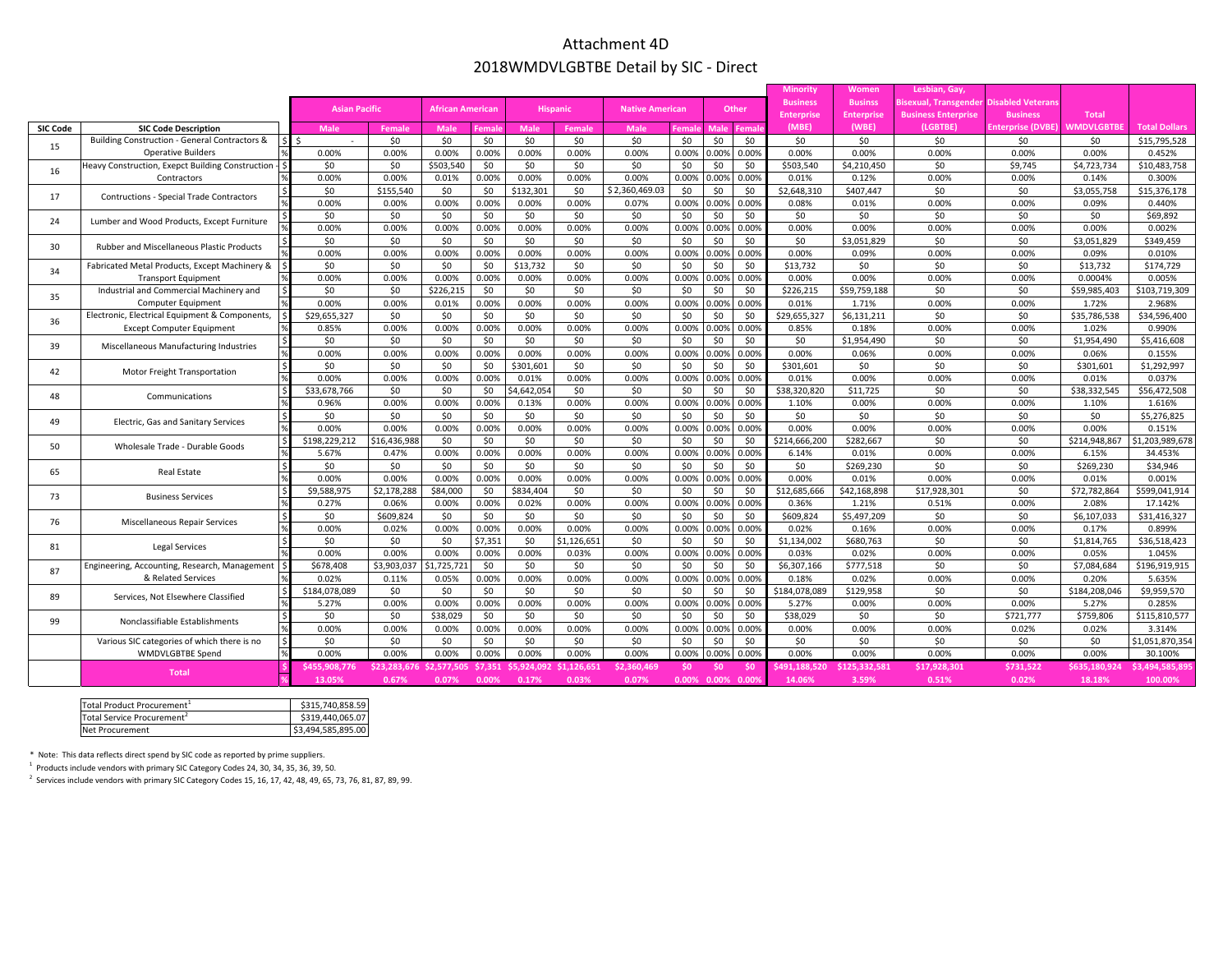#### Attachment 4S 2018 WMDVLGBTBE Detail by SIC ‐ Sub

|                 |                                                                        |                      |              |                         |              |                 |              |                        |              |              |       | <b>Minority</b>   | Women             | Lesbian, Gay,                |                         |                   |                            |
|-----------------|------------------------------------------------------------------------|----------------------|--------------|-------------------------|--------------|-----------------|--------------|------------------------|--------------|--------------|-------|-------------------|-------------------|------------------------------|-------------------------|-------------------|----------------------------|
|                 |                                                                        |                      |              |                         |              |                 |              |                        |              |              |       | <b>Business</b>   | <b>Business</b>   | <b>Bisexual, Transgender</b> | <b>Disabled Veteran</b> |                   |                            |
|                 |                                                                        | <b>Asian Pacific</b> |              | <b>African American</b> |              | <b>Hispanic</b> |              | <b>Native American</b> |              | Other        |       | <b>Enterprise</b> | <b>Enterprise</b> | <b>Business Enterprise</b>   | <b>Business</b>         | <b>Total</b>      |                            |
| <b>SIC Code</b> | <b>SIC Code Description</b>                                            | Male                 | Femal        | Male                    |              | Male            | ema          | Male                   |              | Male         |       | (MBE)             | (WBE)             | <b>(LGBTBE</b>               | nterprise (DVBE)        | <b>WMDVLGBTBF</b> | <b>Total Dollars</b>       |
|                 | Building Construction - General Contractors &                          | \$0                  | \$332,397    | \$0                     | \$0          | \$0             | \$0          | \$0                    | \$0          | \$0          | \$0   | \$332,397         | \$0               | \$0                          | \$0                     | \$332.397         | \$15,795,528               |
| 15              | <b>Operative Builders</b>                                              | 0.00%                | 0.01%        | 0.00%                   | 0.00%        | 0.00%           | 0.00%        | 0.00%                  | 0.00%        | 0.00%        | 0.00% | 0.01%             | 0.00%             | 0.00%                        | 0.00%                   | 0.01%             | 0.452%                     |
| 16              | Heavy Construction, Exepct Building Construction -                     | \$0                  | \$0          | \$0                     | \$0          | \$0             | \$0          | \$0                    | \$0          | \$0          | \$0   | \$0               | \$0               | \$0                          | \$0                     | \$0               | \$10,483,758               |
|                 | Contractors                                                            | 0.00%                | 0.00%        | 0.00%                   | 0.00%        | 0.00%           | 0.00%        | 0.00%                  | 0.00%        | 0.00%        | 0.00% | 0.00%             | 0.00%             | 0.00%                        | 0.00%                   | 0.00%             | 0.300%                     |
| 17              | Contructions - Special Trade Contractors                               | \$0                  | \$0          | \$0                     | \$0          | \$0             | \$0          | \$0                    | \$0          | \$0          | \$0   | 50                | \$7,223           | \$0                          | \$0                     | \$7,223           | \$15,376,178               |
|                 |                                                                        | 0.00%                | 0.00%        | 0.00%                   | 0.00%        | 0.00%           | 0.00%        | 0.00%                  | 0.00%        | 0.00%        | 0.00% | 0.00%             | 0.0002%           | 0.00%                        | 0.00%                   | 0.0002%           | 0.440%                     |
| 24              | Lumber and Wood Products, Except Furniture                             | \$0                  | \$0          | \$0                     | \$0          | \$0             | \$0          | \$0                    | \$0          | \$0          | \$0   | \$0               | \$0               | \$0                          | \$0                     | \$0               | \$69,892                   |
|                 |                                                                        | 0.00%                | 0.00%        | 0.00%                   | 0.00%        | 0.00%           | 0.00%        | 0.00%                  | 0.00%        | 0.00%        | 0.00% | 0.00%             | 0.00%             | 0.00%                        | 0.00%                   | 0.00%             | 0.002%                     |
| 30              | <b>Rubber and Miscellaneous Plastic Products</b>                       | \$0                  | \$0          | \$0                     | \$0          | \$0             | \$0          | \$0                    | \$0          | \$0          | \$0   | \$0               | \$0               | \$0                          | \$0                     | \$0               | \$349,459                  |
|                 |                                                                        | 0.00%                | 0.00%        | 0.00%                   | 0.00%        | 0.00%           | 0.00%        | 0.00%                  | 0.00%        | 0.00%        | 0.00% | 0.00%             | 0.00%             | 0.00%                        | 0.00%                   | 0.00%             | 0.010%                     |
| 34              | Fabricated Metal Products, Except Machinery &                          | \$0                  | \$0          | \$0                     | \$0          | \$0             | \$0          | \$0                    | \$0          | 50           | \$0   | \$0               | \$0               | \$0                          | \$0                     | \$0               | \$174,729                  |
|                 | <b>Transport Equipment</b>                                             | 0.00%                | 0.00%        | 0.00%                   | 0.00%        | 0.00%           | 0.00%        | 0.00%                  | 0.00%        | 0.00%        | 0.00% | 0.00%             | 0.00%             | 0.00%                        | 0.00%                   | 0.00%             | 0.005%                     |
| 35              | Industrial and Commercial Machinery and                                | \$0                  | \$0          | \$0                     | \$0          | \$0             | \$0          | \$0                    | \$0          | \$0          | \$0   | \$0               | \$0               | \$0                          | \$0                     | \$0               | \$103,719,309              |
|                 | Computer Equipment                                                     | 0.00%                | 0.00%        | 0.00%                   | 0.00%        | 0.00%           | 0.00%        | 0.00%                  | 0.00%        | 0.00%        | 0.00% | 0.00%             | 0.00%             | 0.00%                        | 0.00%                   | 0.00%             | 2.968%                     |
| 36              | Electronic, Electrical Equipment & Components,                         | \$6,533,349          | \$0          | \$9,505,515             | \$0          | \$2,470,960     | \$0          | \$400.563              | \$0          | \$0          | \$0   | \$18,910,387      | \$32,675,543      | \$0                          | \$768.714               | \$52,354,644      | \$34,596,400               |
|                 | <b>Except Computer Equipment</b>                                       | 0.19%                | 0.00%        | 0.27%                   | 0.00%        | 0.07%           | 0.00%        | 0.01%                  | 0.00%        | 0.00%        | 0.00% | 0.54%             | 0.94%             | 0.00%                        | 0.02%                   | 1.50%             | 0.990%                     |
| 39              | Miscellaneous Manufacturing Industries                                 | \$0                  | 50           | \$0                     | 50           | 50              | \$0          | \$0                    | \$0          | 50           | \$0   | \$0               | \$0               | \$0                          | \$0                     | \$0               | \$5,416,608                |
|                 |                                                                        | 0.00%                | 0.00%        | 0.00%                   | 0.00%        | 0.00%           | 0.00%        | 0.00%                  | 0.00%        | 0.00%        | 0.00% | 0.00%             | 0.00%             | 0.00%                        | 0.00%                   | 0.00%             | 0.155%                     |
| 42              | Motor Freight Transportation                                           | \$644                | \$0          | \$374,683               | \$0          | \$186,548       | \$0          | \$0                    | \$0          | \$0          | \$0   | \$561,875         | \$1,001,926       | \$0                          | \$18                    | \$1,563,819       | \$1,292,997                |
|                 |                                                                        | 0.00%                | 0.00%        | 0.01%                   | 0.00%        | 0.01%           | 0.00%        | 0.00%                  | 0.00%        | 0.00%        | 0.00% | 0.02%             | 0.03%             | 0.00%                        | 0.00%                   | 0.04%             | 0.037%                     |
| 48              | Communications                                                         | \$0                  | \$0          | \$6,501,12              | \$0          | \$0             | \$0          | \$0                    | \$0          | \$0          | \$0   | \$6,501,127       | \$2,772,183       | \$51,741                     | \$198,886               | \$9,523,937       | \$56,472,508               |
|                 |                                                                        | 0.00%                | 0.00%        | 0.19%                   | 0.00%        | 0.00%           | 0.00%        | 0.00%                  | 0.00%        | 0.00%        | 0.00% | 0.19%             | 0.08%             | 0.0015%                      | 0.01%                   | 0.27%             | 1.616%                     |
| 49              | Electric, Gas and Sanitary Services                                    | \$0                  | \$0          | \$0                     | \$0          | \$0             | \$0          | \$0                    | \$0          | \$0          | \$0   | \$0               | \$0               | \$0                          | \$0                     | \$0               | \$5,276,825                |
|                 |                                                                        | 0.00%                | 0.00%        | 0.00%                   | 0.00%        | 0.00%           | 0.00%        | 0.00%                  | 0.00%        | 0.00%        | 0.00% | 0.00%             | 0.00%             | 0.00%                        | 0.00%                   | 0.00%             | 0.151%                     |
| 50              | Wholesale Trade - Durable Goods                                        | \$24,720             | \$0          | \$1,400                 | \$0          | \$8,140         | \$0          | \$8,517                | \$0          | \$0          | \$0   | \$42,777          | \$21,258          | \$83                         | \$69                    | \$64,187          | \$1,203,989,678            |
|                 |                                                                        | 0.00%                | 0.00%        | 0.00%                   | 0.00%        | 0.00%           | 0.00%        | 0.00%                  | 0.00%        | 0.00%        | 0.00% | 0.001%            | 0.001%            | 0.00%                        | 0.00%                   | 0.0018%           | 34.453%                    |
| 65              | <b>Real Estate</b>                                                     | \$0                  | 50           | \$0                     | \$0          | \$0             | \$0          | \$0                    | \$0          | 50           | \$0   | \$0               | \$269,230         | \$0                          | \$0                     | \$269,230         | \$34.946                   |
|                 |                                                                        | 0.00%                | 0.00%        | 0.00%                   | 0.00%        | 0.00%           | 0.00%        | 0.00%                  | 0.00%        | 0.00%        | 0.00% | 0.00%             | 0.01%             | 0.00%                        | 0.00%                   | 0.01%             | 0.001%                     |
| 73              | <b>Business Services</b>                                               | \$5.122.562          | \$0          | \$7,417,402             | \$0          | \$1,279,37      | \$0          | \$801.975              | \$0          | \$796,873    | \$0   | \$15,418,189      | \$9,400,469       | \$0                          | \$174.681               | \$24,993,339      | \$599.041.914              |
|                 |                                                                        | 0.15%                | 0.00%        | 0.21%                   | 0.00%        | 0.04%           | 0.00%        | 0.02%                  | 0.00%        | 0.02%        | 0.00% | 0.44%             | 0.27%             | 0.00%                        | 0.005%                  | 0.72%             | 17.142%                    |
| 76              | Miscellaneous Repair Services                                          | \$98,607             | \$0          | \$56,839                | \$0          | \$807,046       | \$0          | \$0                    | \$0          | \$2,543,07   | \$0   | \$3,505,570       | \$7,827,006       | \$0                          | \$379                   | \$11,332,955      | \$31,416,327               |
|                 |                                                                        | 0.00%                | 0.00%        | 0.00%                   | 0.00%        | 0.02%           | 0.00%        | 0.00%                  | 0.00%        | 0.07%        | 0.00% | 0.10%             | 0.22%             | 0.00%                        | 0.00%                   | 0.32%             | 0.899%                     |
| 81              | <b>Legal Services</b>                                                  | \$9,508              | \$0          | \$4,754                 | \$0          | \$4,754         | \$0          | \$4,754                | \$0          | \$0          | \$0   | \$23,770          | \$1,109           | \$0                          | \$27                    | \$24,906          | \$36,518,423               |
|                 |                                                                        | 0.00%                | 0.00%        | 0.00%                   | 0.00%        | 0.00%           | 0.00%        | 0.00%                  | 0.00%        | 0.00%        | 0.00% | 0.00%             | 0.00003%          | 0.00%                        | 0.00%                   | 0.0007%           | 1.045%                     |
| 87              | Engineering, Accounting, Research, Management                          | \$1.895.817          | \$149.414    | \$1,470,909             | \$0          | \$316.106       | \$0          | \$185.115              | \$0          | \$0          | \$0   | \$4.017.361       | \$1.239.600       | \$4.028                      | \$74.818                | \$5.335.807       | \$196.919.915              |
|                 | & Related Services                                                     | 0.05%                | 0.00%        | 0.04%                   | 0.00%        | 0.01%           | 0.00%        | 0.01%                  | 0.00%        | 0.00%        | 0.00% | 0.11%             | 0.04%             | 0.00%                        | 0.0021%                 | 0.15%             | 5.635%                     |
| 89              | Services, Not Elsewhere Classified                                     | \$0                  | \$0          | \$0                     | \$0          | \$0             | \$0          | \$0                    | \$0          | \$0          | \$0   | \$0               | \$0               | \$0                          | \$0                     | \$0               | \$9,959,570                |
|                 |                                                                        | 0.00%                | 0.00%        | 0.00%                   | 0.00%        | 0.00%           | 0.00%        | 0.00%                  | 0.00%        | 0.00%        | 0.00% | 0.00%             | 0.00%             | 0.00%                        | 0.00%                   | 0.00%             | 0.285%                     |
| 99              | Nonclassifiable Establishments                                         | \$0                  | \$0          | \$0                     | \$0          | \$0             | \$869        | \$0                    | \$0          | \$0          | \$0   | \$869             | \$0               | \$0                          | \$0                     | \$869             | \$115,810,577              |
|                 |                                                                        | 0.00%                | 0.00%        | 0.00%                   | 0.00%        | 0.00%           | 0.00%        | 0.00%                  | 0.00%        | 0.00%        | 0.00% | 0.00002%          | 0.00%             | 0.00%                        | 0.00%                   | 0.00002%          | 3.314%                     |
|                 | Various SIC categories of which there is no<br><b>WMDVLGBTBE Spend</b> | \$0<br>0.00%         | \$0<br>0.00% | \$0<br>0.00%            | \$0<br>0.00% | \$0<br>0.00%    | \$0<br>0.00% | \$0<br>0.00%           | \$0<br>0.00% | \$0<br>0.00% | \$0   | \$0<br>0.00%      | \$0<br>0.00%      | \$0<br>0.00%                 | \$0<br>0.00%            | \$0<br>0.00%      | \$1,051,870,354<br>30.100% |
|                 |                                                                        |                      |              |                         |              |                 |              |                        | <b>SO</b>    |              | 0.00% |                   |                   |                              |                         |                   |                            |
|                 | <b>Total</b>                                                           | \$13.685.207         | \$481.811    | \$25.332.629            | \$0          | \$5.072.931     | \$869        | \$1.400.924            |              | \$3.339.951  | \$0   | \$49.314.322      | \$54,946,317      | \$55,852                     | \$1,217,592             | \$105,534,083     | \$3.494.585.895            |
|                 |                                                                        | 0.39%                | 0.01%        | 0.72%                   | 0.00%        | 0.15%           | 0.00%        | 0.04%                  | 0.00%        | 0.10%        | 0.00% | 1.41%             | 1.57%             | 0.00%                        | 0.03%                   | 3.02%             | 100.00%                    |

| Total Product Procurement <sup>+</sup> | \$52,418,831.00    |
|----------------------------------------|--------------------|
| Total Service Procurement <sup>4</sup> | \$53,115,252.00    |
| Net Procurement                        | \$3,494,585,895.00 |

 $1$  Products include vendors with primary SIC Category Codes 24, 30, 34, 35, 36, 39, 50.

 $2^{2}$  Services include vendors with primary SIC Category Codes 15, 16, 17, 42, 48, 49, 65, 73, 76, 81, 87, 89, 99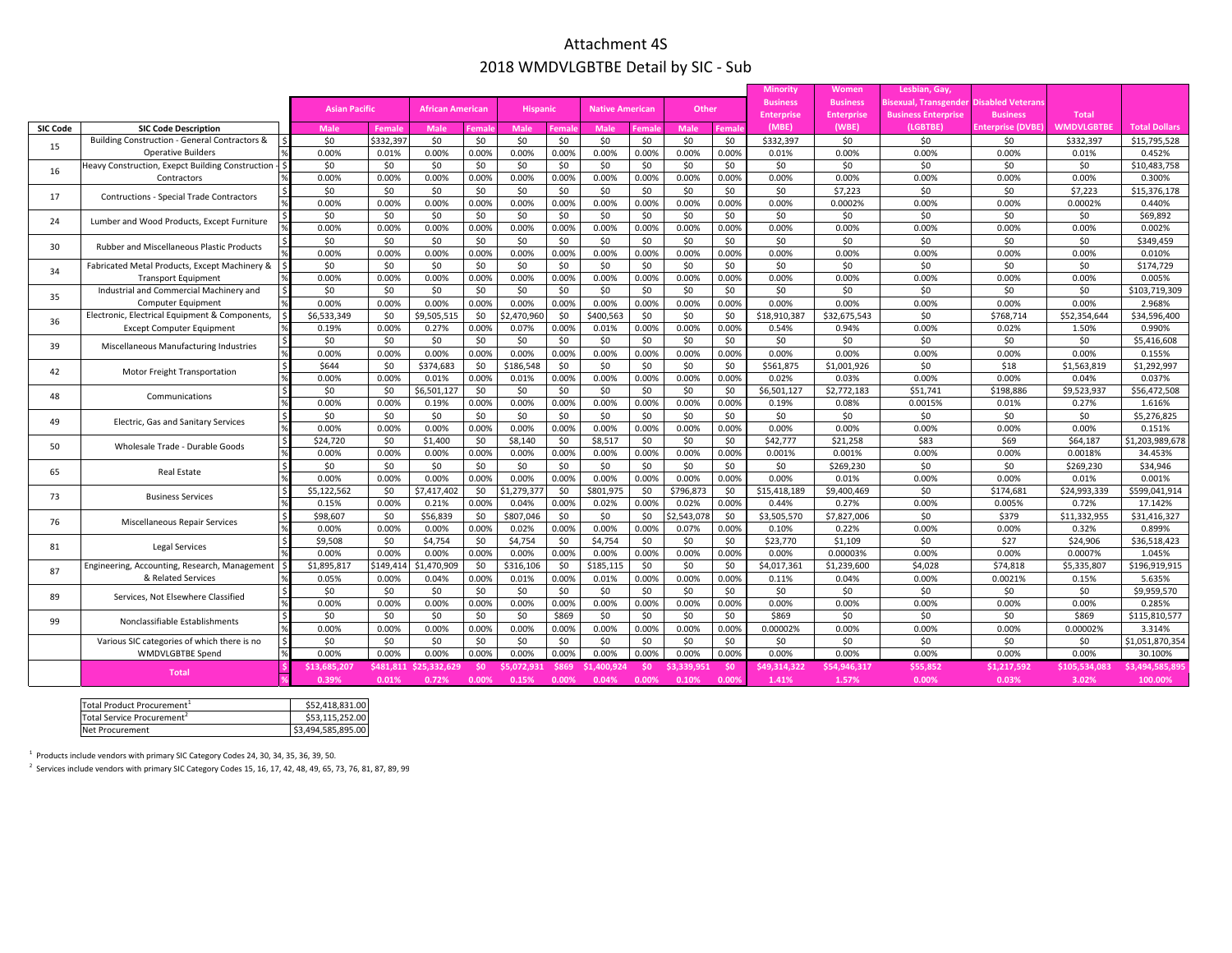#### Attachment 5 2018 WMDVLGBTBE Procurement Summary

| Line No. |                   | <b>Minority Men</b> | <b>Minority Female</b> | <b>Minority Business</b><br><b>Enterprise (MBE)</b> | <b>Women Business</b><br><b>Enterprise (WBE)</b> | Lesbian, Gay, Bisexual,<br><b>Transgender Business</b><br><b>Enterprise (LGBTBE)</b> | <b>Disabled Veteran</b><br><b>Business Enterprise</b><br>(DVBE) | <b>Total WMDVLGBTBE</b> |
|----------|-------------------|---------------------|------------------------|-----------------------------------------------------|--------------------------------------------------|--------------------------------------------------------------------------------------|-----------------------------------------------------------------|-------------------------|
|          | Direct \$         | \$466,770,841       | \$24,417,679           | \$491,188,520                                       | \$125,332,581                                    | \$17,928,301                                                                         | \$731,522                                                       | \$635,180,924           |
|          | Subcontracting \$ | \$48,831,642        | \$482,680              | \$49,314,322                                        | \$54,946,317                                     | \$55,852                                                                             | \$1,217,592                                                     | \$105,534,083           |
|          | Total \$          | \$515,602,483       | \$24,900,359           | \$540,502,842                                       | \$180,278,898                                    | \$17,984,153                                                                         | \$1,949,114                                                     | \$740,715,007           |
|          |                   |                     |                        |                                                     |                                                  |                                                                                      |                                                                 |                         |
|          | Direct %          | 13.36%              | 0.70%                  | 14.06%                                              | 3.59%                                            | 0.51%                                                                                | 0.02%                                                           | 18.18%                  |
| 5        | Subcontracting %  | 1.40%               | 0.01%                  | 1.41%                                               | 1.57%                                            | 0.00%                                                                                | 0.03%                                                           | 3.02%                   |
| 6        | Total %           | 14.75%              | 0.71%                  | 15.47%                                              | 5.16%                                            | 0.51%                                                                                | 0.06%                                                           | 21.20%                  |

7Net Procurement<sup>1</sup> \$ 3,494,585,895

<sup>1</sup> T-Mobile's net procurement is based on (a) expenditures with entities classified by T-Mobile's systems as vendors located in California plus (b) any spend with non-California based, Clearinghouse-certificated WMDVLGBTBEs plus (c) the California market pro rata share of T-Mobile's nation-wide spend for wireless handsets, SIM cards and network equipment. It does not include CA‐based spend for cities, counties, taxes, fees, employee reimbursements, rents or equipment rebates.